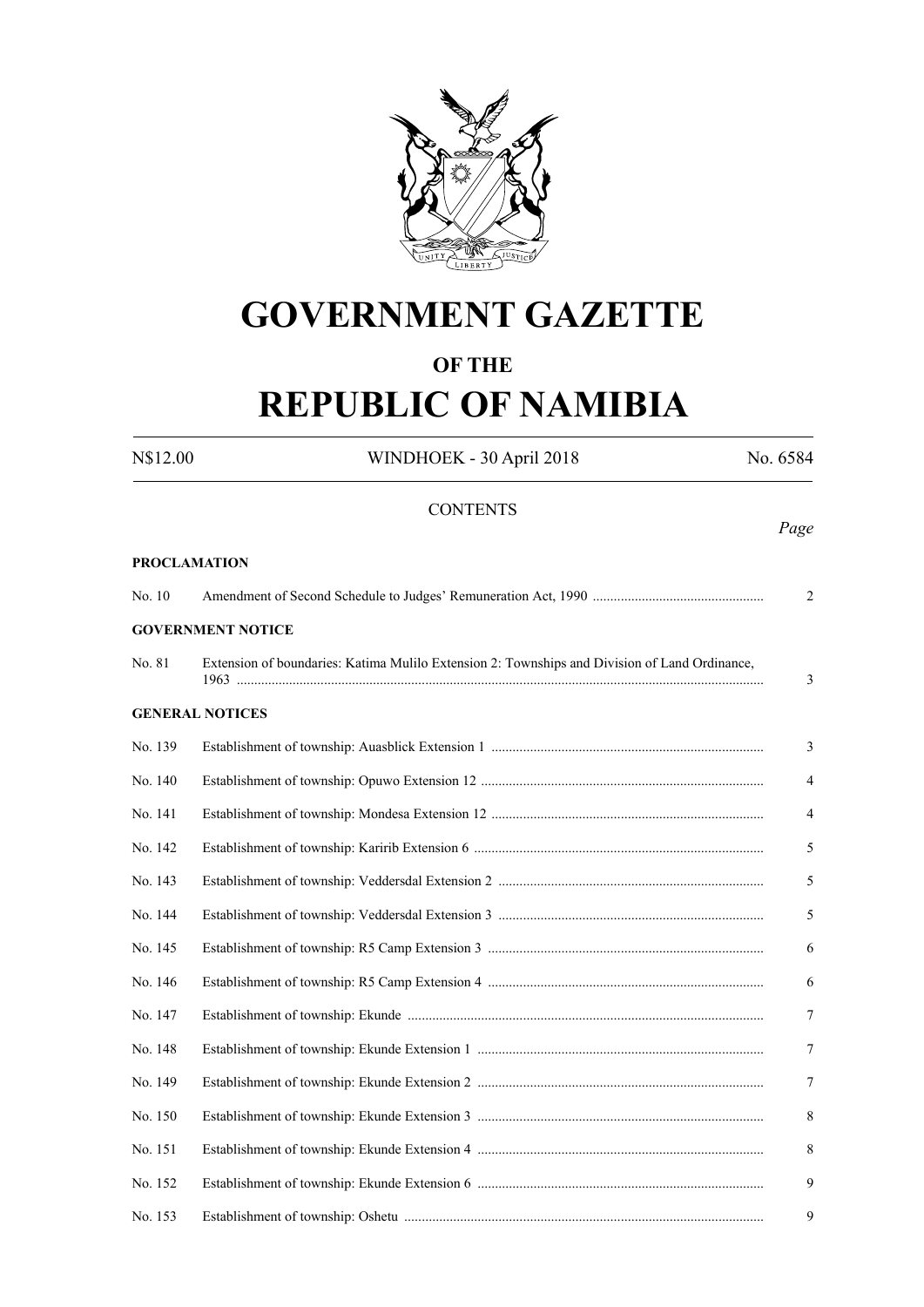| No. 154 | 9                                                                                                                                                                                                                                                                                                          |
|---------|------------------------------------------------------------------------------------------------------------------------------------------------------------------------------------------------------------------------------------------------------------------------------------------------------------|
| No. 155 | 10                                                                                                                                                                                                                                                                                                         |
| No. 156 | 10                                                                                                                                                                                                                                                                                                         |
| No. 157 | 11                                                                                                                                                                                                                                                                                                         |
| No. 158 | 11                                                                                                                                                                                                                                                                                                         |
| No. 159 | 11                                                                                                                                                                                                                                                                                                         |
| No. 160 | 12                                                                                                                                                                                                                                                                                                         |
| No. 161 | 12                                                                                                                                                                                                                                                                                                         |
| No. 162 | 13                                                                                                                                                                                                                                                                                                         |
| No. 163 | 13                                                                                                                                                                                                                                                                                                         |
| No. 164 | 13                                                                                                                                                                                                                                                                                                         |
| No. 165 | 14                                                                                                                                                                                                                                                                                                         |
| No. 166 | Proposed closure of Portion 1 of the remainder of Erf Rem 888, Portion 2 of the remainder Erf Rem<br>893 and Portion 3 of the remainder of Erf Rem 3348, Windhoek (streets), for consolidation with<br>Portion B of Erf 8564 Windhoek; Proposed closure of Portion 4 of Erf 5865, Windhoek (street),<br>14 |
| No. 167 | Permanent closure of Portion 1 and 2 of Erf 3382, Otjomuise Dar-Es Salaam Street, as public open<br>15                                                                                                                                                                                                     |
| No. 168 | 15                                                                                                                                                                                                                                                                                                         |
| No. 169 | Bank of Namibia: Statement of Assets and Liabilities as at close business on 31 March 2018<br>16                                                                                                                                                                                                           |

## **Proclamation**

by the

## **PRESIDENT OF THE REPUBLIC OF NAMIBIA**

#### No. 10 2018

#### AMENDMENT OF SECOND SCHEDULE TO JUDGES' REMUNERATION ACT, 1990

Under the powers vested in me by section 3 of the Judges' Remuneration Act, 1990 (Act No. 18 of 1990), on the recommendation of the Judicial Services Commission, I substitute the following Schedule for the Second Schedule to that Act, with effect from 1 April 2018.

## **"SECOND SCHEDULE (SECTION 2(1))"**

| <b>DESIGNATION OF OFFICE</b> | <b>SALARY PER ANNUM</b> |
|------------------------------|-------------------------|
| Chief Justice                | 1 706 144               |
| Deputy Chief Justice         | 1 645 406               |
| Supreme Court Judge          | 1 540 896               |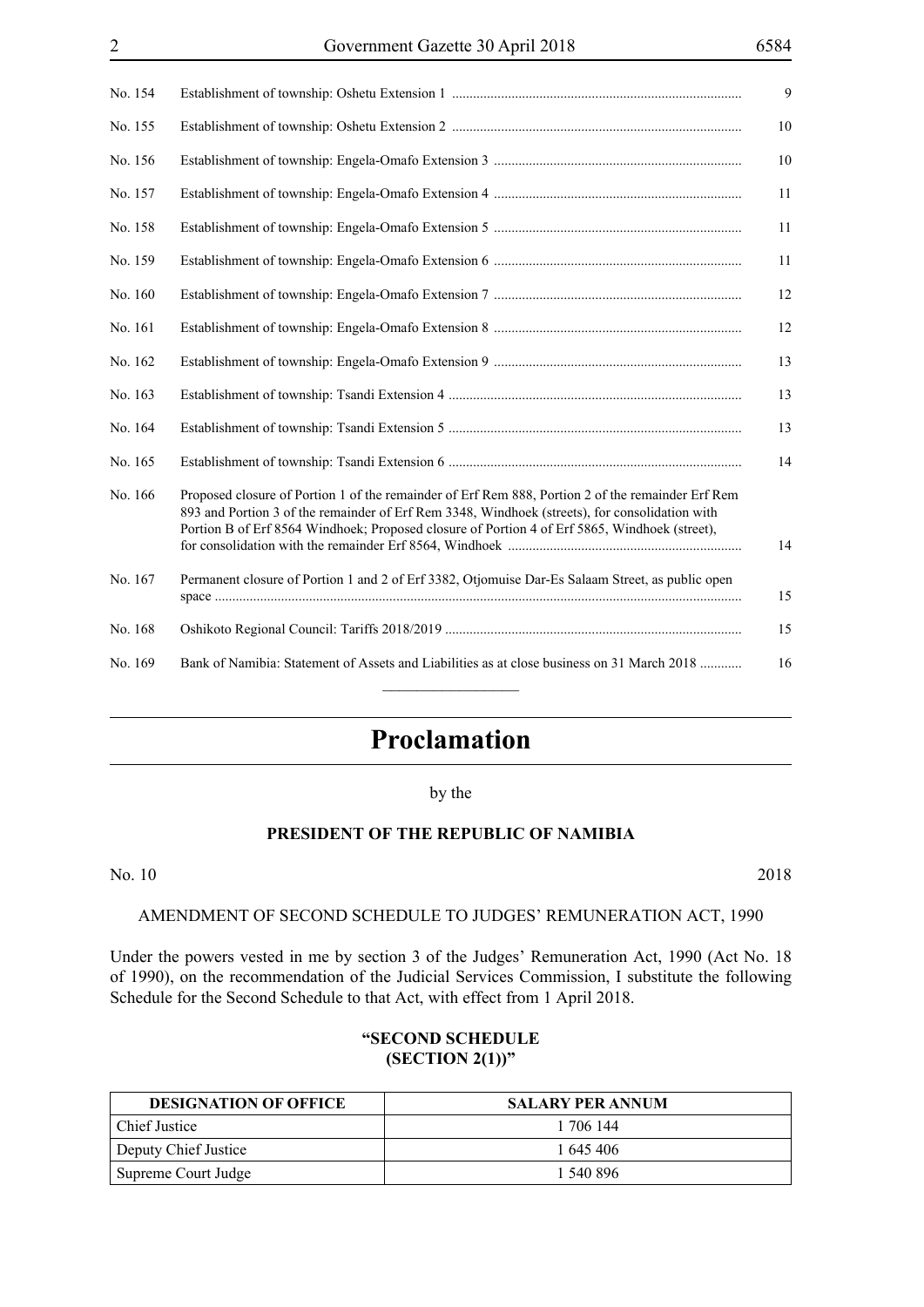| Supreme Court Acting Judge | Salary equal to that of a Supreme Court Judge proportionate to<br>the period during which he or she acts as Acting Judge        |
|----------------------------|---------------------------------------------------------------------------------------------------------------------------------|
| Supreme Court ad hoc Judge | Salary equal to that of a Supreme Court Judge proportionate to<br>the period during which he or she acts as <i>ad hoc</i> Judge |
| Deputy Judge-President     | 1 354 556                                                                                                                       |
| High Court Judge           | 1 248 636                                                                                                                       |
| High Court Acting Judge    | Salary equal to that of a High Court Judge proportionate to the<br>period during which he or she acts as Acting Judge           |

Given under my Hand and the Seal of the Republic of Namibia at Windhoek this 10th day of April, Two Thousand and Eighteen.

## **HAGE G. GEINGOB President BY ORDER OF THE PRESIDENT**

## **Government Notice**

 $\frac{1}{2}$ 

## **MINISTRY OF URBAN AND RURAL DEVELOPMENT**

No. 81 2018

## EXTENSION OF BOUNDARIES: KATIMA MULILO EXTENSION 2: TOWNSHIPS AND DIVISION OF LAND ORDINANCE, 1963

Under Section 29(1) of the Townships and Division of Land Ordinance, 1963 (Ordinance No. 11 of 1963), I have extended the boundaries of the approved township of Katima Mulilo Extension 2 to include Portions 77 to 84 of the Farm Katima Mulilo Town and Townlands No. 1328 situated in the Registration Division "B" and represented by Cadastral Diagrams No. A880/2015, A881/2015, A882/2015, A883/2015, A884/2015, A885/2015, A886/2015 and A887/2015, which lies open for inspection at the office of the Surveyor-General, Windhoek, during office hours.

The properties included are known as Erven 6737 (free of conditions), 6838 (street, free of conditions), Erven 6739 to 6743 and Erf 6744 (public open space, free of conditions), Katima Mulilo Extension 2.

## **P. Mushelenga Minister of Urban and Rural Development** Windhoek, 5 April 2018

## **General Notices**

 $\overline{\phantom{a}}$  , where  $\overline{\phantom{a}}$ 

No. 139 2018

## ESTABLISHMENT OF THE TOWNSHIP: AUASBLICK EXTENSION 1

Notice is hereby given in terms of Section 5(5) of the Townships and Division of Land Ordinance, 1963 (Ordinance No. 11 of 1963), that application has been made for the establishment of the township **Auasblick Extension 1** situated on Portion 165 of the Remainder of Portion B of the Farm Klein Windhoek Town and Townlands No. 70 and that the application is laying open for inspection at the Office of the Ministry of Urban and Rural Development: Division: Planning, 2nd Floor, GRN Office Park in Windhoek, the Office of the Surveyor-General in Windhoek, and at the Office of the Chief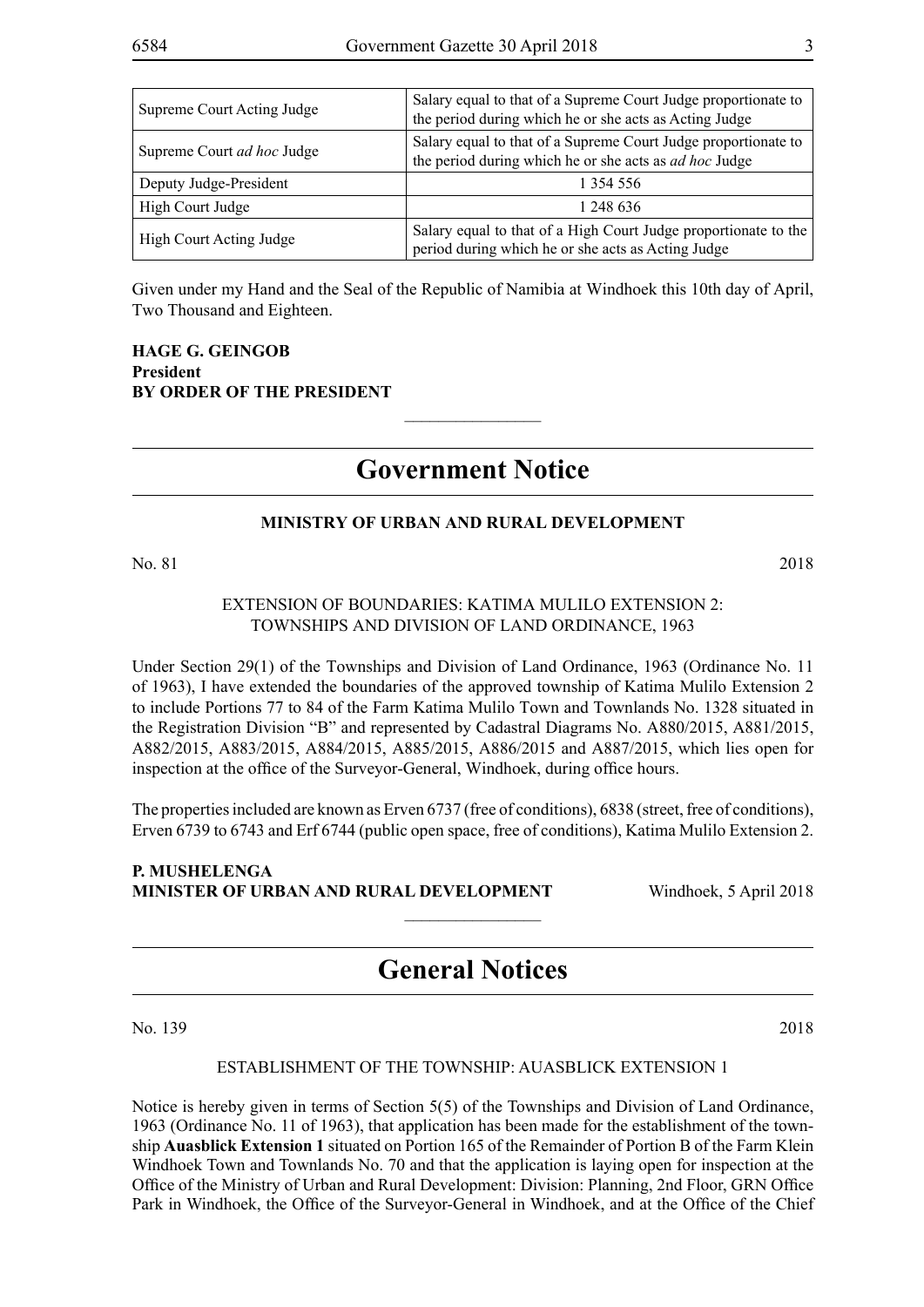Executive Officer, Windhoek Municipal Council.

Any person who wishes to object to the application or who desires to be heard in the matter, may give personal evidence before the Townships Board at the meeting of the Board which will be held on **12 June 2018 at 09:00** at the Offices of the Surveyor-General and the Registrar of Deeds in Windhoek, or submit written evidence to the Townships Board, Private Bag 13289, Windhoek: Provided that such written evidence shall reach the Secretary of the Townships Board not later than **8 June 2018 before 12:00**.

## **L.D. UYEPA CHAIRPERSON: TOWNSHIPS BOARD**

No. 140 2018

## ESTABLISHMENT OF THE TOWNSHIP: OPUWO EXTENSION 12

**\_**\_**\_\_\_\_\_\_\_\_\_\_\_\_\_\_**

Notice is hereby given in terms of Section 5(5) of the Townships and Division of Land Ordinance, 1963 (Ordinance No. 11 of 1963), that application has been made for the establishment of the township **Opuwo Extension 12** situated on Portion 1 of Farm No. 1115 of Opuwo Townlands No. 876 and that the application is laying open for inspection at the Office of the Ministry of Urban and Rural Development: Division: Planning, 2nd Floor, GRN Office Park in Windhoek, the Office of the Surveyor-General in Windhoek, and at the Office of the Chief Executive Officer, Opuwo Town Council.

Any person who wishes to object to the application or who desires to be heard in the matter, may give personal evidence before the Townships Board at the meeting of the Board which will be held on **12 June 2018 at 09:00** at the Offices of the Surveyor-General and the Registrar of Deeds in Windhoek. or submit written evidence to the Townships Board, Private Bag 13289, Windhoek: Provided that such written evidence shall reach the Secretary of the Townships Board not later than **8 June 2018 before 12:00**.

## **L.D. UYEPA CHAIRPERSON: TOWNSHIPS BOARD**

No. 141 2018

#### ESTABLISHMENT OF THE TOWNSHIP: MONDESA EXTENSION 12

 $\frac{1}{2}$ 

Notice is hereby given in terms of Section 5(5) of the Townships and Division of Land Ordinance, 1963 (Ordinance No. 11 of 1963), that application has been made for the establishment of the township **Mondesa Extension 12** situated on Portion 158 of Portion 5 of Swakopmund Town and Townlands No. 41 and that the application is laying open for inspection at the Office of the Ministry of Urban and Rural Development: Division: Planning, 2nd Floor, GRN Office Park in Windhoek, the Office of the Surveyor-General in Windhoek, and at the Office of the Chief Executive Officer, Swakopmund Municipal Council.

Any person who wishes to object to the application or who desires to be heard in the matter, may give personal evidence before the Townships Board at the meeting of the Board which will be held on **12 June 2018 at 09:00** at the Offices of the Surveyor-General and the Registrar of Deeds in Windhoek, or submit written evidence to the Townships Board, Private Bag 13289, Windhoek: Provided that such written evidence shall reach the Secretary of the Townships Board not later than **8 June 2018 before 12:00**.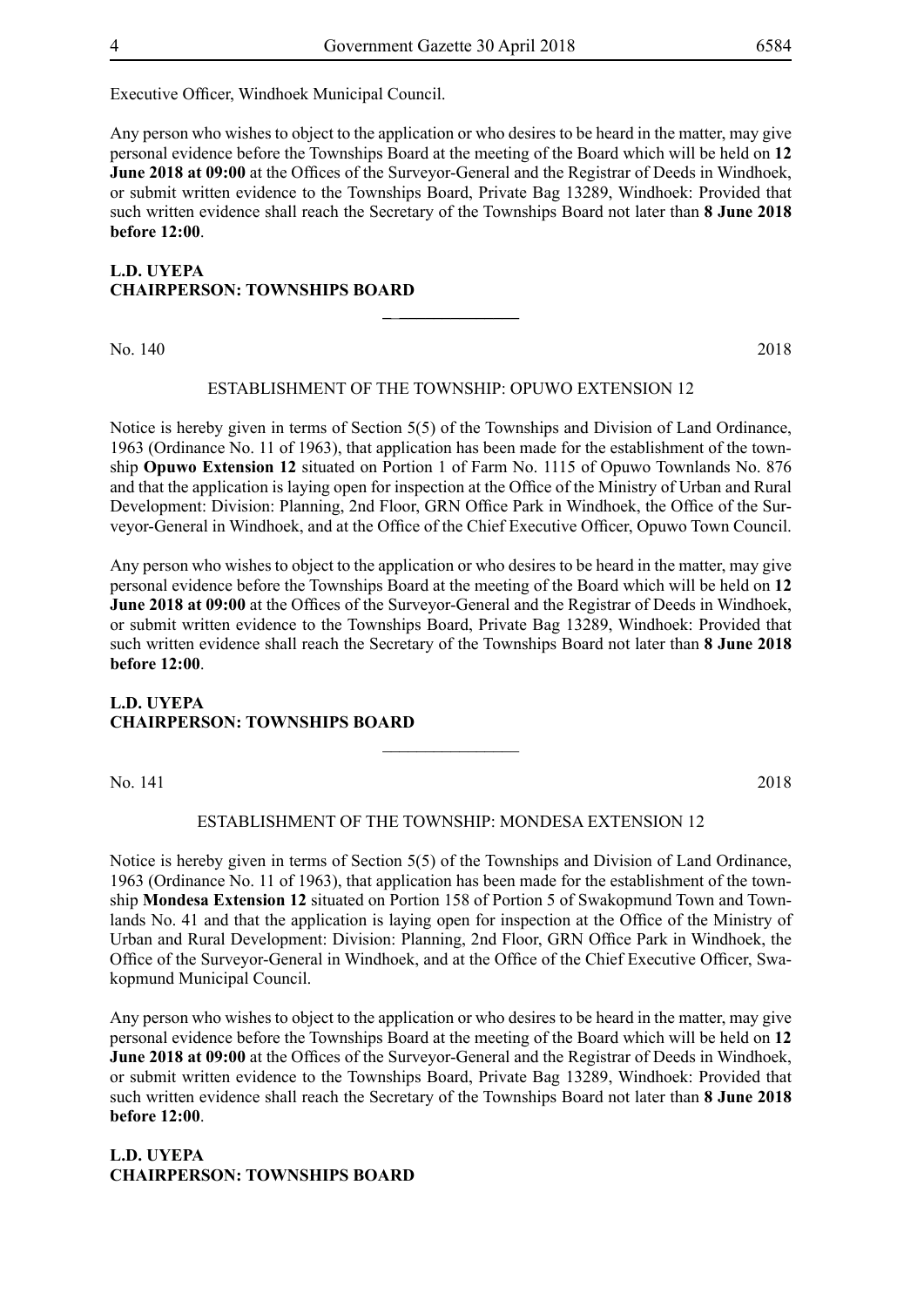No. 142 2018

#### ESTABLISHMENT OF THE TOWNSHIP: karibib extension 6

Notice is hereby given in terms of Section 5(5) of the Townships and Division of Land Ordinance, 1963 (Ordinance No. 11 of 1963), that application has been made for the establishment of the township **Karibib Extension 6** situated on Portion 27 (a portion of Portion B) of the Farm Karibib Town and Townlands No. 57 and that the application is laying open for inspection at the Office of the Ministry of Urban and Rural Development: Division: Planning, 2nd Floor, GRN Office Park in Windhoek, the Office of the Surveyor-General in Windhoek, and at the Office of the Chief Executive Officer, Karibib Town Council.

Any person who wishes to object to the application or who desires to be heard in the matter, may give personal evidence before the Townships Board at the meeting of the Board which will be held on **12 June 2018 at 09:00** at the Offices of the Surveyor-General and the Registrar of Deeds in Windhoek, or submit written evidence to the Townships Board, Private Bag 13289, Windhoek: Provided that such written evidence shall reach the Secretary of the Townships Board not later than **8 June 2018 before 12:00**.

## **L.D. UYEPA CHAIRPERSON: TOWNSHIPS BOARD**

No. 143 2018

#### ESTABLISHMENT OF THE TOWNSHIP: veddersdal extension 2

**\_\_\_\_\_\_\_\_\_\_\_\_\_\_\_\_**

Notice is hereby given in terms of Section 5(5) of the Townships and Division of Land Ordinance, 1963 (Ordinance No. 11 of 1963), that application has been made for the establishment of the township **Veddersdal Extension 2** situated on Portion 303 (a portion of Portion 10) of the Remainder of Farm Okahandja Town and Townlands No. 277 and that the application is laying open for inspection at the Office of the Ministry of Urban and Rural Development: Division: Planning, 2nd Floor, GRN Office Park in Windhoek, the Office of the Surveyor-General in Windhoek, and at the Office of the Chief Executive Officer, Okahandja Municipal Council.

Any person who wishes to object to the application or who desires to be heard in the matter, may give personal evidence before the Townships Board at the meeting of the Board which will be held on **12 June 2018 at 09:00** at the Offices of the Surveyor-General and the Registrar of Deeds in Windhoek, or submit written evidence to the Townships Board, Private Bag 13289, Windhoek: Provided that such written evidence shall reach the Secretary of the Townships Board not later than **8 June 2018 before 12:00**.

## **L.D. UYEPA CHAIRPERSON: TOWNSHIPS BOARD**

No. 144 2018

#### ESTABLISHMENT OF THE TOWNSHIP: veddersdal extension 3

**\_\_\_\_\_\_\_\_\_\_\_\_\_\_\_\_**

Notice is hereby given in terms of Section 5(5) of the Townships and Division of Land Ordinance, 1963 (Ordinance No. 11 of 1963), that application has been made for the establishment of the township **Veddersdal Extension 3** situated on Portion 304 (a portion of Portion 10) of the Remainder of Farm Okahandja Town and Townlands No. 277 and that the application is laying open for inspection at the Office of the Ministry of Urban and Rural Development: Division: Planning, 2nd Floor, GRN Office Park in Windhoek, the Office of the Surveyor-General in Windhoek, and at the Office of the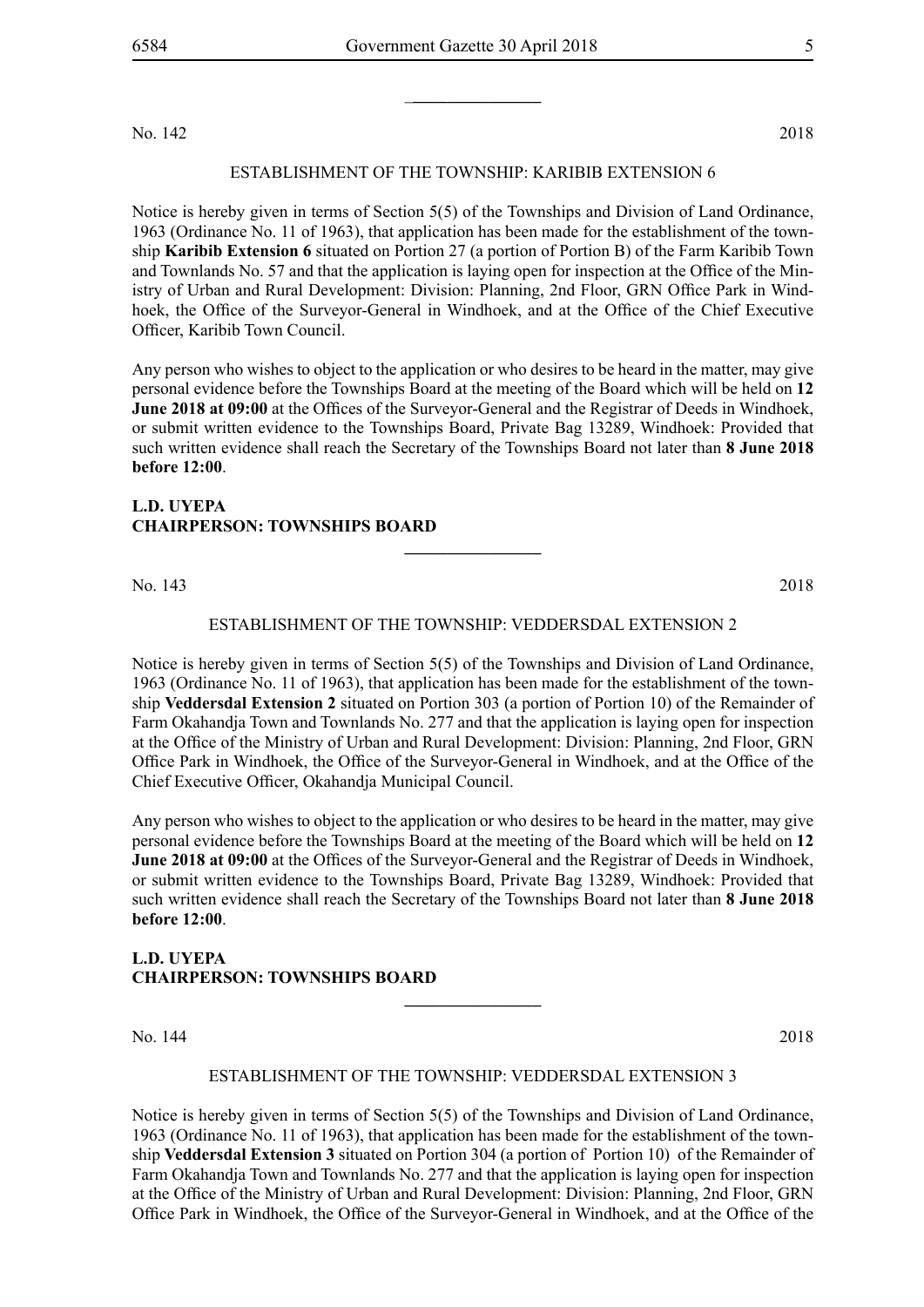Chief Executive Officer, Okahandja Municipal Council.

Any person who wishes to object to the application or who desires to be heard in the matter, may give personal evidence before the Townships Board at the meeting of the Board which will be held on **12 June 2018 at 09:00** at the Offices of the Surveyor-General and the Registrar of Deeds in Windhoek, or submit written evidence to the Townships Board, Private Bag 13289, Windhoek: Provided that such written evidence shall reach the Secretary of the Townships Board not later than **8 June 2018 before 12:00**.

## **L.D. UYEPA CHAIRPERSON: TOWNSHIPS BOARD**

No. 145 2018

#### ESTABLISHMENT OF THE TOWNSHIP: r5 camp extension 3

**\_\_\_\_\_\_\_\_\_\_\_\_\_\_\_\_**

Notice is hereby given in terms of Section 5(5) of the Townships and Division of Land Ordinance, 1963 (Ordinance No. 11 of 1963), that application has been made for the establishment of the township **R5 Camp Extension 3** situated on Portion 307 of the Remainder of the Consolidated Farm Okahandja Town and Townlands No. 277 and that the application is laying open for inspection at the Office of the Ministry of Urban and Rural Development: Division: Planning, 2nd Floor, GRN Office Park in Windhoek, the Office of the Surveyor-General in Windhoek, and at the Office of the Chief Executive Officer, Okahandja Municipal Council.

Any person who wishes to object to the application or who desires to be heard in the matter, may give personal evidence before the Townships Board at the meeting of the Board which will be held on **12 June 2018 at 09:00** at the Offices of the Surveyor-General and the Registrar of Deeds in Windhoek, or submit written evidence to the Townships Board, Private Bag 13289, Windhoek: Provided that such written evidence shall reach the Secretary of the Townships Board not later than **8 June 2018 before 12:00**.

## **L.D. UYEPA CHAIRPERSON: TOWNSHIPS BOARD**

No. 146 2018

#### ESTABLISHMENT OF THE TOWNSHIP: r5 camp extension 4

**\_\_\_\_\_\_\_\_\_\_\_\_\_\_\_\_**

Notice is hereby given in terms of Section 5(5) of the Townships and Division of Land Ordinance, 1963 (Ordinance No. 11 of 1963), that application has been made for the establishment of the township **R5 Camp Extension 4** situated on Portion 308 of the Remainder of the Consolidated Farm Okahandja Town and Townlands No. 277 and that the application is laying open for inspection at the Office of the Ministry of Urban and Rural Development: Division: Planning, 2nd Floor, GRN Office Park in Windhoek, the Office of the Surveyor-General in Windhoek, and at the Office of the Chief Executive Officer, Okahandja Municipal Council.

Any person who wishes to object to the application or who desires to be heard in the matter, may give personal evidence before the Townships Board at the meeting of the Board which will be held on **12 June 2018 at 09:00** at the Offices of the Surveyor-General and the Registrar of Deeds in Windhoek, or submit written evidence to the Townships Board, Private Bag 13289, Windhoek: Provided that such written evidence shall reach the Secretary of the Townships Board not later than **8 June 2018 before 12:00**.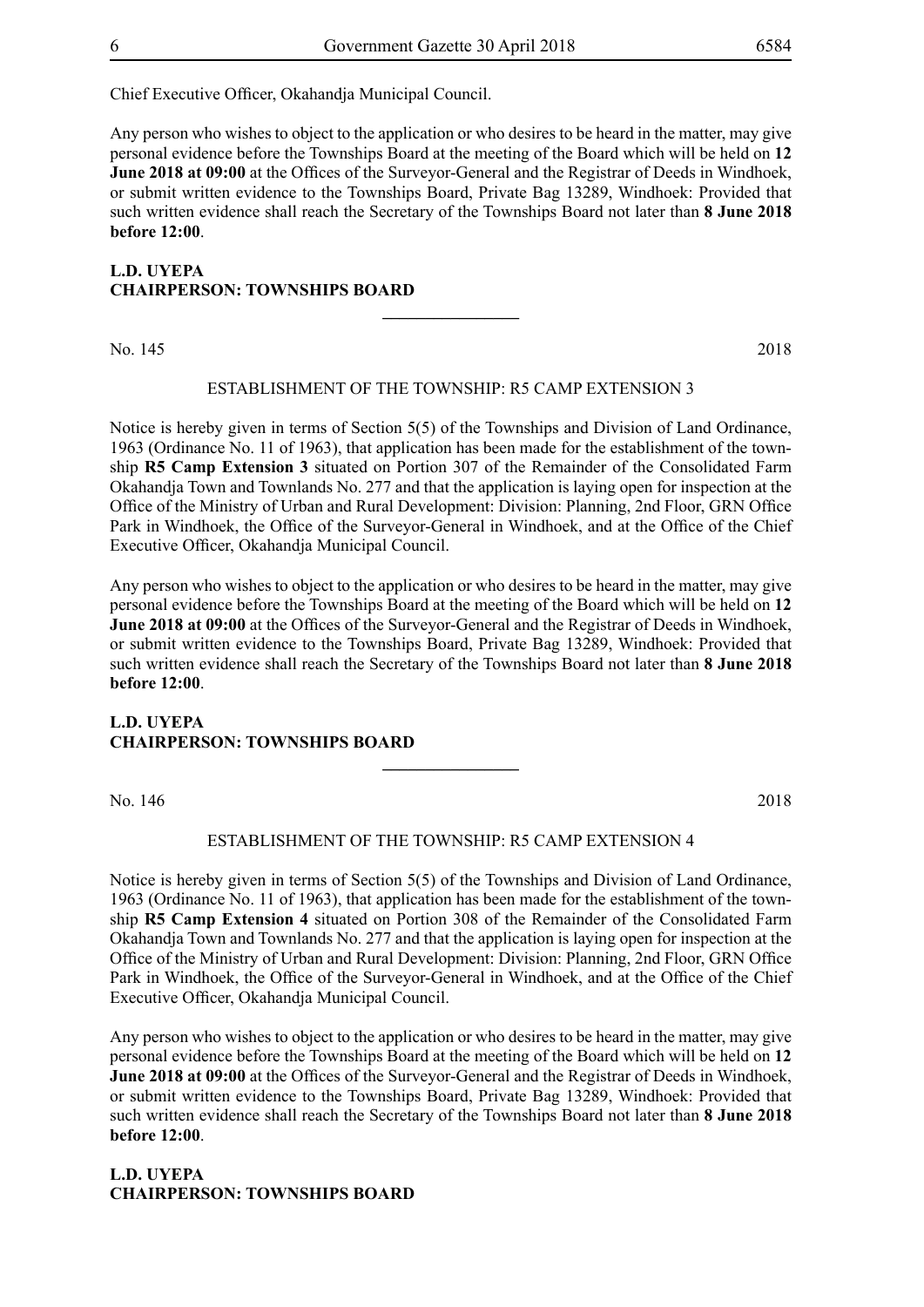No. 147 2018

#### ESTABLISHMENT OF THE TOWNSHIP: ekunde

Notice is hereby given in terms of Section 5(5) of the Townships and Division of Land Ordinance, 1963 (Ordinance No. 11 of 1963), that application has been made for the establishment of the township **Ekunde** situated on Portion 262 of the Remainder of the Consolidated Farm Okahandja Town and Townlands No. 277 and that the application is laying open for inspection at the Office of the Ministry of Urban and Rural Development: Division: Planning, 2nd Floor, GRN Office Park in Windhoek, the Office of the Surveyor-General in Windhoek, and at the Office of the Chief Executive Officer, Okahandja Municipal Council.

Any person who wishes to object to the application or who desires to be heard in the matter, may give personal evidence before the Townships Board at the meeting of the Board which will be held on **12 June 2018 at 09:00** at the Offices of the Surveyor-General and the Registrar of Deeds in Windhoek, or submit written evidence to the Townships Board, Private Bag 13289, Windhoek: Provided that such written evidence shall reach the Secretary of the Townships Board not later than **8 June 2018 before 12:00**.

## **L.D. UYEPA CHAIRPERSON: TOWNSHIPS BOARD**

No. 148 2018

#### ESTABLISHMENT OF THE TOWNSHIP: ekunde EXTENSION 1

**\_\_\_\_\_\_\_\_\_\_\_\_\_\_\_\_**

Notice is hereby given in terms of Section 5(5) of the Townships and Division of Land Ordinance, 1963 (Ordinance No. 11 of 1963), that application has been made for the establishment of the township **Ekunde Extension 1** situated on Portion 263 of the Remainder of the Consolidated Farm Okahandja Town and Townlands No. 277 and that the application is laying open for inspection at the Office of the Ministry of Urban and Rural Development: Division: Planning, 2nd Floor, GRN Office Park in Windhoek, the Office of the Surveyor-General in Windhoek, and at the Office of the Chief Executive Officer, Okahandja Municipal Council.

Any person who wishes to object to the application or who desires to be heard in the matter, may give personal evidence before the Townships Board at the meeting of the Board which will be held on **12 June 2018 at 09:00** at the Offices of the Surveyor-General and the Registrar of Deeds in Windhoek, or submit written evidence to the Townships Board, Private Bag 13289, Windhoek: Provided that such written evidence shall reach the Secretary of the Townships Board not later than **8 June 2018 before 12:00**.

## **L.D. UYEPA CHAIRPERSON: TOWNSHIPS BOARD**

No. 149 2018

#### ESTABLISHMENT OF THE TOWNSHIP: ekunde EXTENSION 2

**\_\_\_\_\_\_\_\_\_\_\_\_\_\_\_\_**

Notice is hereby given in terms of Section 5(5) of the Townships and Division of Land Ordinance, 1963 (Ordinance No. 11 of 1963), that application has been made for the establishment of the township **Ekunde Extension 2** situated on Portion 264 of the Remainder of the Consolidated Farm Okahandja Town and Townlands No. 277 and that the application is laying open for inspection at the Office of the Ministry of Urban and Rural Development: Division: Planning, 2nd Floor, GRN Office Park in Windhoek, the Office of the Surveyor-General in Windhoek, and at the Office of the Chief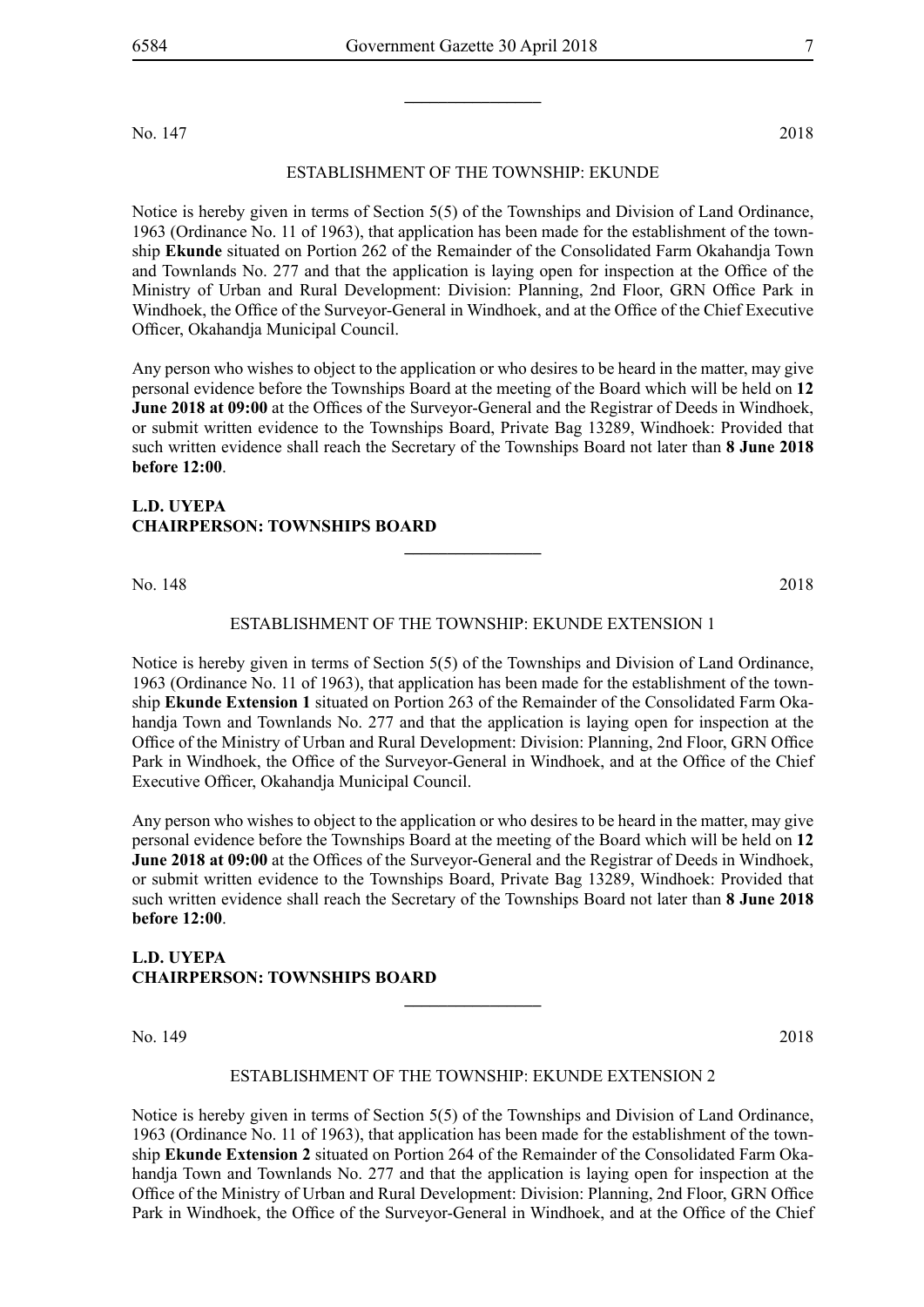Executive Officer, Okahandja Municipal Council.

Any person who wishes to object to the application or who desires to be heard in the matter, may give personal evidence before the Townships Board at the meeting of the Board which will be held on **12 June 2018 at 09:00** at the Offices of the Surveyor-General and the Registrar of Deeds in Windhoek, or submit written evidence to the Townships Board, Private Bag 13289, Windhoek: Provided that such written evidence shall reach the Secretary of the Townships Board not later than **8 June 2018 before 12:00**.

## **L.D. UYEPA CHAIRPERSON: TOWNSHIPS BOARD \_\_\_\_\_\_\_\_\_\_\_\_\_\_\_\_**

No. 150 2018

#### ESTABLISHMENT OF THE TOWNSHIP: ekunde EXTENSION 3

Notice is hereby given in terms of Section 5(5) of the Townships and Division of Land Ordinance, 1963 (Ordinance No. 11 of 1963), that application has been made for the establishment of the township **Ekunde Extension 3** situated on Portion 265 of the Remainder of the Consolidated Farm Okahandia Town and Townlands No. 277 and that the application is laying open for inspection at the Office of the Ministry of Urban and Rural Development: Division: Planning, 2nd Floor, GRN Office Park in Windhoek, the Office of the Surveyor-General in Windhoek, and at the Office of the Chief Executive Officer, Okahandja Municipal Council.

Any person who wishes to object to the application or who desires to be heard in the matter, may give personal evidence before the Townships Board at the meeting of the Board which will be held on **12 June 2018 at 09:00** at the Offices of the Surveyor-General and the Registrar of Deeds in Windhoek, or submit written evidence to the Townships Board, Private Bag 13289, Windhoek: Provided that such written evidence shall reach the Secretary of the Townships Board not later than **8 June 2018 before 12:00**.

## **L.D. UYEPA CHAIRPERSON: TOWNSHIPS BOARD**

No. 151 2018

#### ESTABLISHMENT OF THE TOWNSHIP: ekunde EXTENSION 4

**\_\_\_\_\_\_\_\_\_\_\_\_\_\_\_\_**

Notice is hereby given in terms of Section 5(5) of the Townships and Division of Land Ordinance, 1963 (Ordinance No. 11 of 1963), that application has been made for the establishment of the township **Ekunde Extension 4** situated on Portion 266 of the Remainder of the Consolidated Farm Okahandja Town and Townlands No. 277 and that the application is laying open for inspection at the Office of the Ministry of Urban and Rural Development: Division: Planning, 2nd Floor, GRN Office Park in Windhoek, the Office of the Surveyor-General in Windhoek, and at the Office of the Chief Executive Officer, Okahandja Municipal Council.

Any person who wishes to object to the application or who desires to be heard in the matter, may give personal evidence before the Townships Board at the meeting of the Board which will be held on **12 June 2018 at 09:00** at the Offices of the Surveyor-General and the Registrar of Deeds in Windhoek, or submit written evidence to the Townships Board, Private Bag 13289, Windhoek: Provided that such written evidence shall reach the Secretary of the Townships Board not later than **8 June 2018 before 12:00**.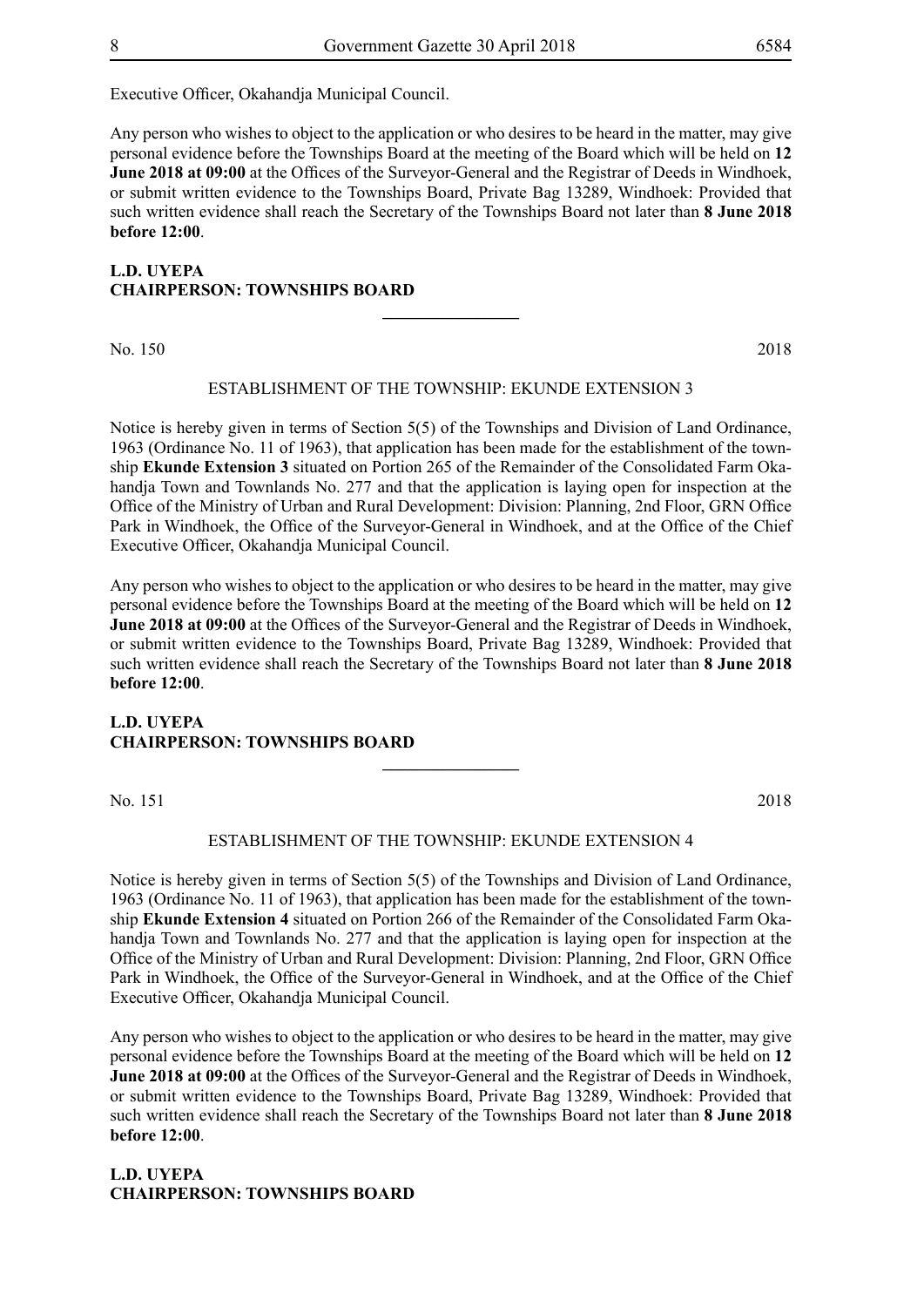No. 152 2018

#### ESTABLISHMENT OF THE TOWNSHIP: ekunde EXTENSION 6

Notice is hereby given in terms of Section 5(5) of the Townships and Division of Land Ordinance, 1963 (Ordinance No. 11 of 1963), that application has been made for the establishment of the township **Ekunde Extension 6** situated on Portion 267 of the Remainder of the Consolidated Farm Okahandja Town and Townlands No. 277 and that the application is laying open for inspection at the Office of the Ministry of Urban and Rural Development: Division: Planning, 2nd Floor, GRN Office Park in Windhoek, the Office of the Surveyor-General in Windhoek, and at the Office of the Chief Executive Officer, Okahandja Municipal Council.

Any person who wishes to object to the application or who desires to be heard in the matter, may give personal evidence before the Townships Board at the meeting of the Board which will be held on **12 June 2018 at 09:00** at the Offices of the Surveyor-General and the Registrar of Deeds in Windhoek, or submit written evidence to the Townships Board, Private Bag 13289, Windhoek: Provided that such written evidence shall reach the Secretary of the Townships Board not later than **8 June 2018 before 12:00**.

## **L.D. UYEPA CHAIRPERSON: TOWNSHIPS BOARD**

No. 153 2018

#### ESTABLISHMENT OF THE TOWNSHIP: OSHETU

**\_\_\_\_\_\_\_\_\_\_\_\_\_\_\_\_**

Notice is hereby given in terms of Section 5(5) of the Townships and Division of Land Ordinance, 1963 (Ordinance No. 11 of 1963), that application has been made for the establishment of the township **Oshetu** situated on Portion 270 of the Remainder of the Consolidated Farm Okahandja Town and Townlands No. 277 and that the application is laying open for inspection at the Office of the Ministry of Urban and Rural Development: Division: Planning, 2nd Floor, GRN Office Park in Windhoek, the Office of the Surveyor-General in Windhoek, and at the Office of the Chief Executive Officer, Okahandja Municipal Council.

Any person who wishes to object to the application or who desires to be heard in the matter, may give personal evidence before the Townships Board at the meeting of the Board which will be held on **12 June 2018 at 09:00** at the Offices of the Surveyor-General and the Registrar of Deeds in Windhoek, or submit written evidence to the Townships Board, Private Bag 13289, Windhoek: Provided that such written evidence shall reach the Secretary of the Townships Board not later than **8 June 2018 before 12:00**.

## **L.D. UYEPA CHAIRPERSON: TOWNSHIPS BOARD**

No. 154 2018

#### ESTABLISHMENT OF THE TOWNSHIP: OSHETU EXTENSION 1

**\_\_\_\_\_\_\_\_\_\_\_\_\_\_\_\_**

Notice is hereby given in terms of Section 5(5) of the Townships and Division of Land Ordinance, 1963 (Ordinance No. 11 of 1963), that application has been made for the establishment of the township **Oshetu Extension 1** situated on Portion 269 of the Remainder of the Consolidated Farm Okahandja Town and Townlands No. 277 and that the application is laying open for inspection at the Office of the Ministry of Urban and Rural Development: Division: Planning, 2nd Floor, GRN Office Park in Windhoek, the Office of the Surveyor-General in Windhoek, and at the Office of the Chief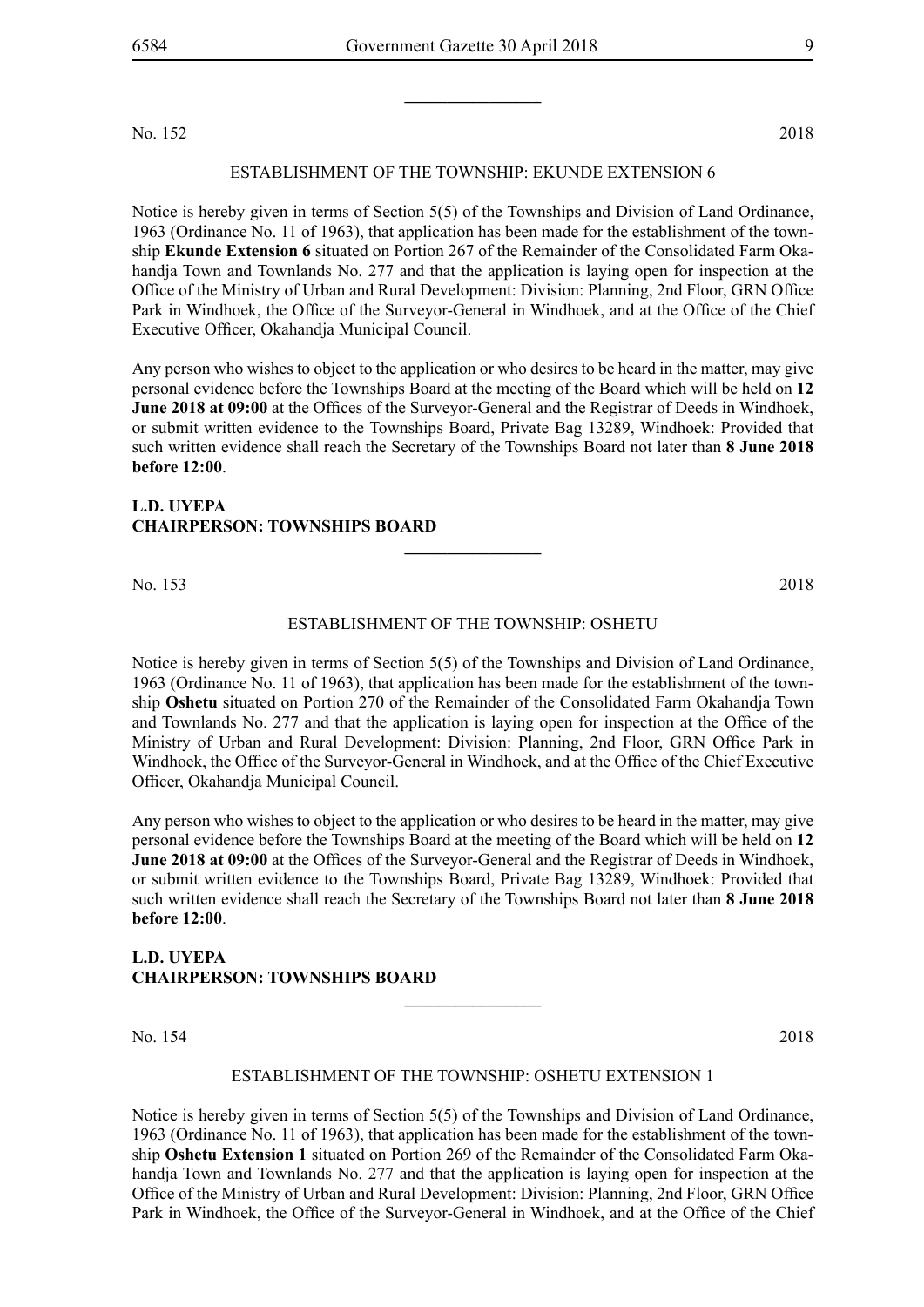Executive Officer, Okahandja Municipal Council.

Any person who wishes to object to the application or who desires to be heard in the matter, may give personal evidence before the Townships Board at the meeting of the Board which will be held on **12 June 2018 at 09:00** at the Offices of the Surveyor-General and the Registrar of Deeds in Windhoek, or submit written evidence to the Townships Board, Private Bag 13289, Windhoek: Provided that such written evidence shall reach the Secretary of the Townships Board not later than **8 June 2018 before 12:00**.

## **L.D. UYEPA CHAIRPERSON: TOWNSHIPS BOARD \_\_\_\_\_\_\_\_\_\_\_\_\_\_\_\_**

No. 155 2018

#### ESTABLISHMENT OF THE TOWNSHIP: OSHETU EXTENSION 2

Notice is hereby given in terms of Section 5(5) of the Townships and Division of Land Ordinance, 1963 (Ordinance No. 11 of 1963), that application has been made for the establishment of the township **Oshetu Extension 2** situated on Portion 268 of the Remainder of the Consolidated Farm Okahandia Town and Townlands No. 277 and that the application is laying open for inspection at the Office of the Ministry of Urban and Rural Development: Division: Planning, 2nd Floor, GRN Office Park in Windhoek, the Office of the Surveyor-General in Windhoek, and at the Office of the Chief Executive Officer, Okahandja Municipal Council.

Any person who wishes to object to the application or who desires to be heard in the matter, may give personal evidence before the Townships Board at the meeting of the Board which will be held on **12 June 2018 at 09:00** at the Offices of the Surveyor-General and the Registrar of Deeds in Windhoek, or submit written evidence to the Townships Board, Private Bag 13289, Windhoek: Provided that such written evidence shall reach the Secretary of the Townships Board not later than **8 June 2018 before 12:00**.

## **L.D. UYEPA CHAIRPERSON: TOWNSHIPS BOARD**

No. 156 2018

#### ESTABLISHMENT OF THE TOWNSHIP: ENGELA-OMAFO EXTENSION 3

**\_\_\_\_\_\_\_\_\_\_\_\_\_\_\_\_**

Notice is hereby given in terms of Section 5(5) of the Townships and Division of Land Ordinance, 1963 (Ordinance No. 11 of 1963), that application has been made for the establishment of the township **Engela-Omafo Extension 3** situated on Farm No. 2086 of the Remainder of the Farm Helao Nafidi No. 997 and that the application is laying open for inspection at the Office of the Ministry of Urban and Rural Development: Division: Planning, 2nd Floor, GRN Office Park in Windhoek, the Office of the Surveyor-General in Windhoek, and at the Office of the Chief Executive Officer, Helao Nafidi Town Council.

Any person who wishes to object to the application or who desires to be heard in the matter, may give personal evidence before the Townships Board at the meeting of the Board which will be held on **12 June 2018 at 09:00** at the Offices of the Surveyor-General and the Registrar of Deeds in Windhoek, or submit written evidence to the Townships Board, Private Bag 13289, Windhoek: Provided that such written evidence shall reach the Secretary of the Townships Board not later than **8 June 2018 before 12:00**.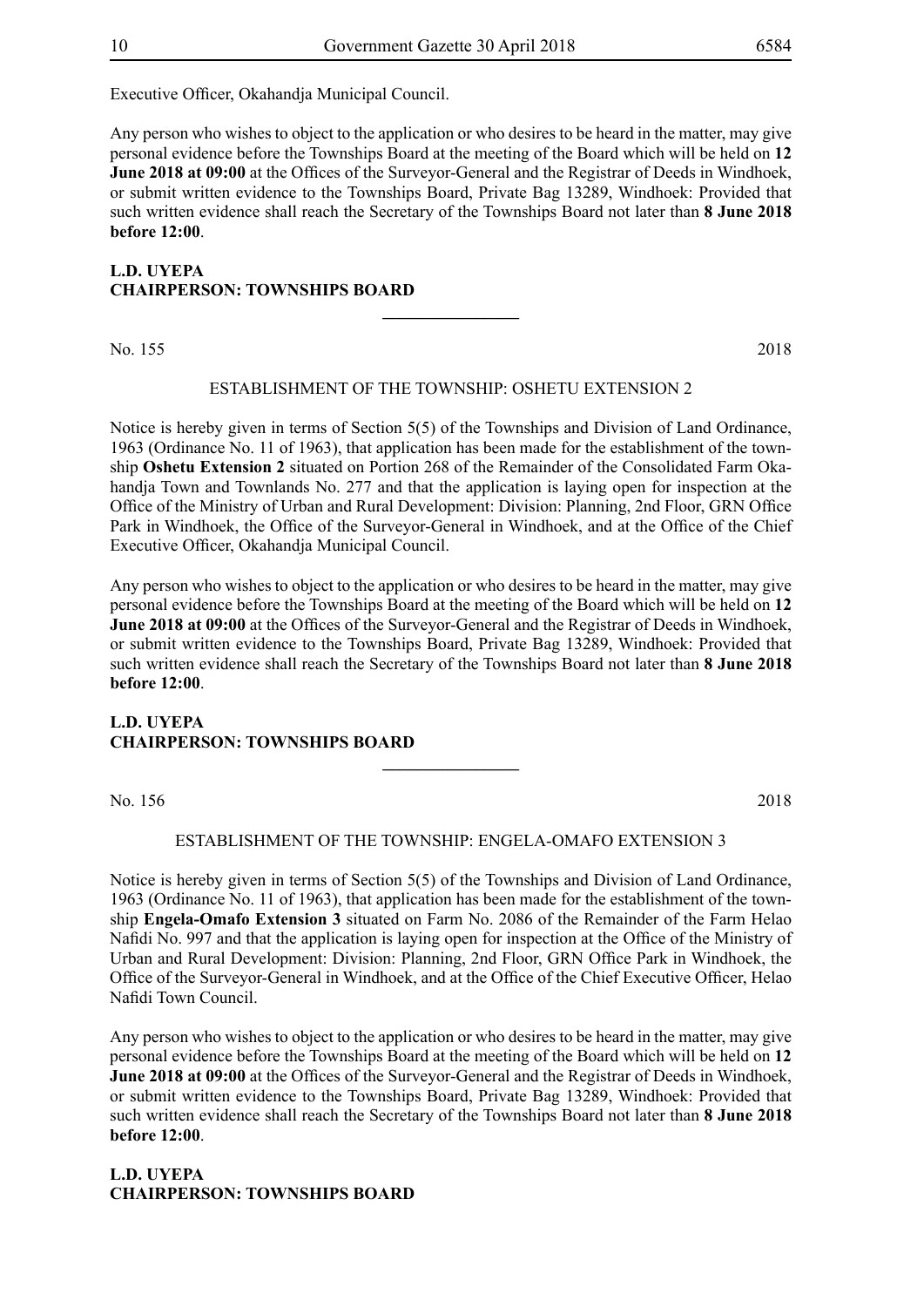No. 157 2018

ESTABLISHMENT OF THE TOWNSHIP: engela-omafo EXTENSION 4

Notice is hereby given in terms of Section 5(5) of the Townships and Division of Land Ordinance, 1963 (Ordinance No. 11 of 1963), that application has been made for the establishment of the township **Engela-Omafo Extension 4** situated on Farm No. 2087 of the Remainder of Farm Helao Nafidi No. 997 and that the application is laying open for inspection at the Office of the Ministry of Urban and Rural Development: Division: Planning, 2nd Floor, GRN Office Park in Windhoek, the Office of the Surveyor-General in Windhoek, and at the Office of the Chief Executive Officer, Helao Nafidi Town Council.

Any person who wishes to object to the application or who desires to be heard in the matter, may give personal evidence before the Townships Board at the meeting of the Board which will be held on **12 June 2018 at 09:00** at the Offices of the Surveyor-General and the Registrar of Deeds in Windhoek, or submit written evidence to the Townships Board, Private Bag 13289, Windhoek: Provided that such written evidence shall reach the Secretary of the Townships Board not later than **8 June 2018 before 12:00**.

## **L.D. UYEPA CHAIRPERSON: TOWNSHIPS BOARD**

No. 158 2018

#### ESTABLISHMENT OF THE TOWNSHIP: engela-omafo EXTENSION 5

\_**\_\_\_\_\_\_\_\_\_\_\_\_\_\_\_**

Notice is hereby given in terms of Section 5(5) of the Townships and Division of Land Ordinance, 1963 (Ordinance No. 11 of 1963), that application has been made for the establishment of the township **Engela-Omafo Extension 5** situated on Farm No. 2088 of the Remainder of Farm Helao Nafidi No. 997 and that the application is laying open for inspection at the Office of the Ministry of Urban and Rural Development: Division: Planning, 2nd Floor, GRN Office Park in Windhoek, the Office of the Surveyor-General in Windhoek, and at the Office of the Chief Executive Officer, Helao Nafidi Town Council.

Any person who wishes to object to the application or who desires to be heard in the matter, may give personal evidence before the Townships Board at the meeting of the Board which will be held on **12 June 2018 at 09:00** at the Offices of the Surveyor-General and the Registrar of Deeds in Windhoek, or submit written evidence to the Townships Board, Private Bag 13289, Windhoek: Provided that such written evidence shall reach the Secretary of the Townships Board not later than **8 June 2018 before 12:00**.

## **L.D. UYEPA CHAIRPERSON: TOWNSHIPS BOARD**

No. 159 2018

#### ESTABLISHMENT OF THE TOWNSHIP: engela-omafo EXTENSION 6

\_**\_\_\_\_\_\_\_\_\_\_\_\_\_\_\_**

Notice is hereby given in terms of Section 5(5) of the Townships and Division of Land Ordinance, 1963 (Ordinance No. 11 of 1963), that application has been made for the establishment of the township **Engela-Omafo Extension 6** situated on Farm No. 2089 of the Remainder of Farm Helao Nafidi No. 997 and that the application is laying open for inspection at the Office of the Ministry of Urban and Rural Development: Division: Planning, 2nd Floor, GRN Office Park in Windhoek, the Office of the Surveyor-General in Windhoek, and at the Office of the Chief Executive Officer, Helao Nafidi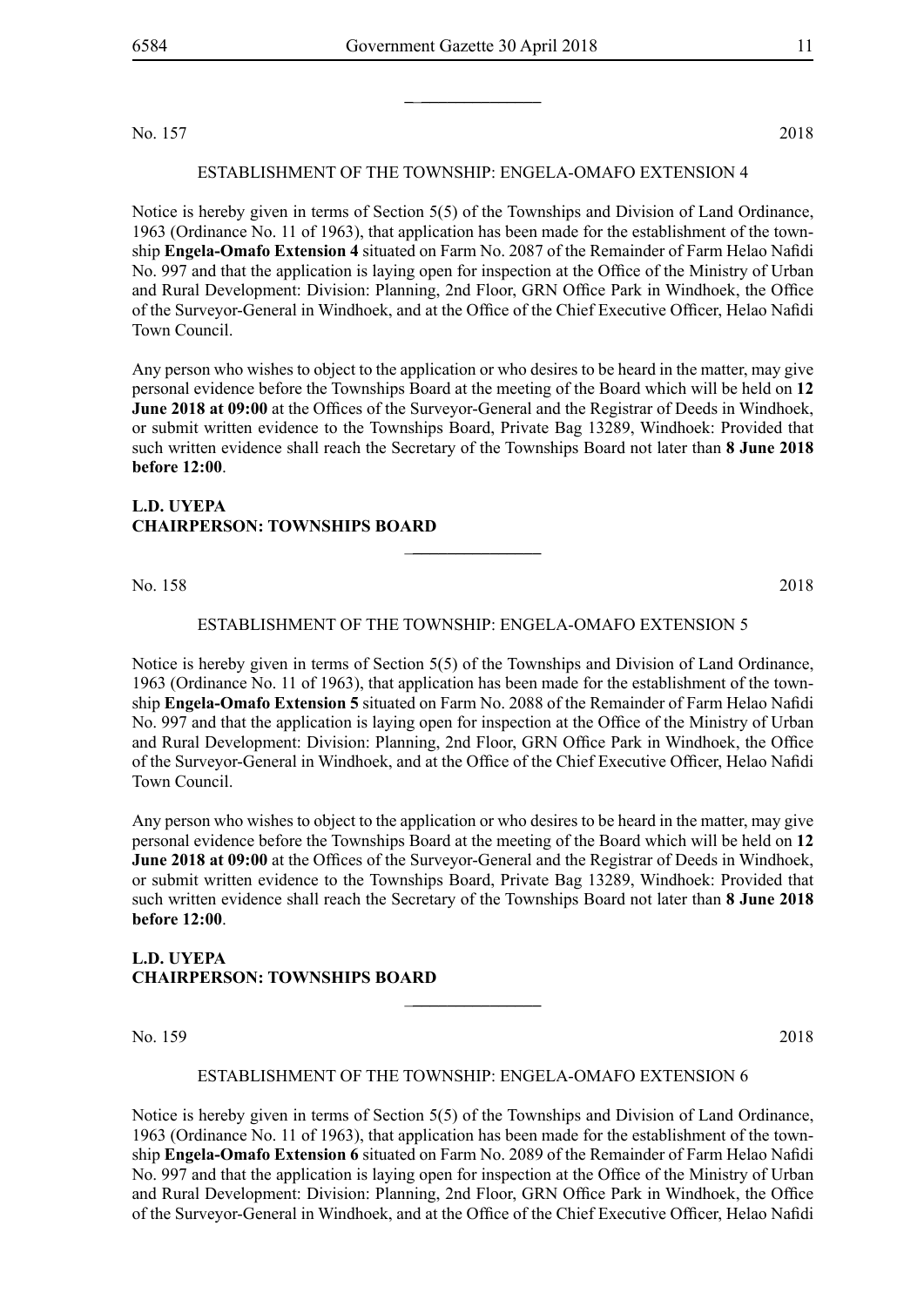Town Council.

Any person who wishes to object to the application or who desires to be heard in the matter, may give personal evidence before the Townships Board at the meeting of the Board which will be held on **12 June 2018 at 09:00** at the Offices of the Surveyor-General and the Registrar of Deeds in Windhoek, or submit written evidence to the Townships Board, Private Bag 13289, Windhoek: Provided that such written evidence shall reach the Secretary of the Townships Board not later than **8 June 2018 before 12:00**.

## **L.D. UYEPA CHAIRPERSON: TOWNSHIPS BOARD \_**\_**\_\_\_\_\_\_\_\_\_\_\_\_\_\_**

No. 160 2018

#### ESTABLISHMENT OF THE TOWNSHIP: engela-omafo EXTENSION 7

Notice is hereby given in terms of Section 5(5) of the Townships and Division of Land Ordinance, 1963 (Ordinance No. 11 of 1963), that application has been made for the establishment of the township **Engela-Omafo Extension 7** situated on Farm No. 2090 of the Remainder of Farm Helao Nafidi No. 997 and that the application is laying open for inspection at the Office of the Ministry of Urban and Rural Development: Division: Planning, 2nd Floor, GRN Office Park in Windhoek, the Office of the Surveyor-General in Windhoek, and at the Office of the Chief Executive Officer, Helao Nafidi Town Council.

Any person who wishes to object to the application or who desires to be heard in the matter, may give personal evidence before the Townships Board at the meeting of the Board which will be held on **12 June 2018 at 09:00** at the Offices of the Surveyor-General and the Registrar of Deeds in Windhoek, or submit written evidence to the Townships Board, Private Bag 13289, Windhoek: Provided that such written evidence shall reach the Secretary of the Townships Board not later than **8 June 2018 before 12:00**.

## **L.D. UYEPA CHAIRPERSON: TOWNSHIPS BOARD**

No. 161 2018

#### ESTABLISHMENT OF THE TOWNSHIP: engela-omafo EXTENSION 8

**\_**\_**\_\_\_\_\_\_\_\_\_\_\_\_\_\_**

Notice is hereby given in terms of Section 5(5) of the Townships and Division of Land Ordinance, 1963 (Ordinance No. 11 of 1963), that application has been made for the establishment of the township **Engela-Omafo Extension 8** situated on Farm No. 2091 of the Remainder of Farm Helao Nafidi No. 997 and that the application is laying open for inspection at the Office of the Ministry of Urban and Rural Development: Division: Planning, 2nd Floor, GRN Office Park in Windhoek, the Office of the Surveyor-General in Windhoek, and at the Office of the Chief Executive Officer, Helao Nafidi Town Council.

Any person who wishes to object to the application or who desires to be heard in the matter, may give personal evidence before the Townships Board at the meeting of the Board which will be held on **12 June 2018 at 09:00** at the Offices of the Surveyor-General and the Registrar of Deeds in Windhoek, or submit written evidence to the Townships Board, Private Bag 13289, Windhoek: Provided that such written evidence shall reach the Secretary of the Townships Board not later than **8 June 2018 before 12:00**.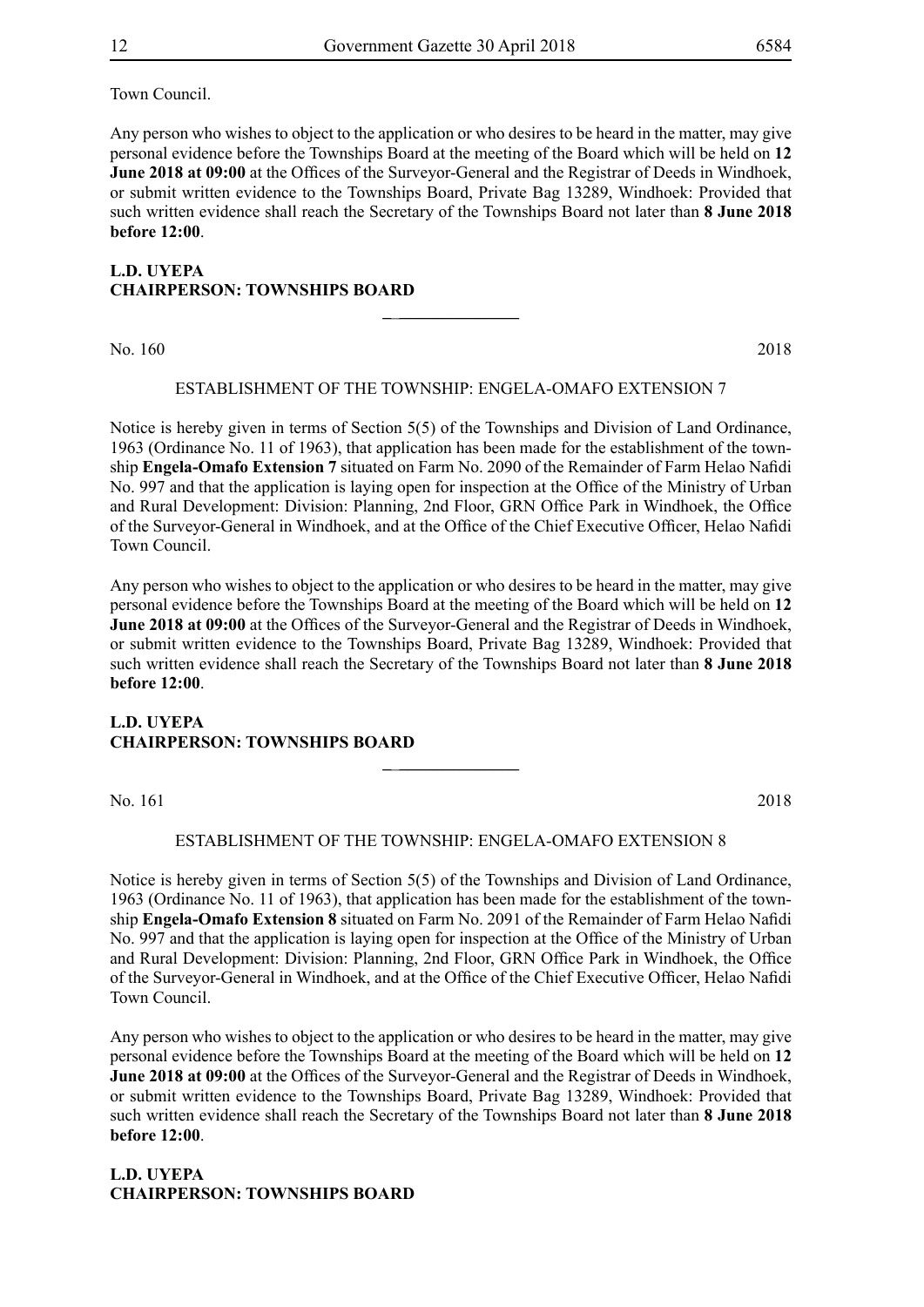No. 162 2018

## ESTABLISHMENT OF THE TOWNSHIP: engela-omafo EXTENSION 9

Notice is hereby given in terms of Section 5(5) of the Townships and Division of Land Ordinance, 1963 (Ordinance No. 11 of 1963), that application has been made for the establishment of the township **Engela-Omafo Extension 9** situated on Farm No. 2092 of the Remainder of Farm Helao Nafidi No. 997 and that the application is laying open for inspection at the Office of the Ministry of Urban and Rural Development: Division: Planning, 2nd Floor, GRN Office Park in Windhoek, the Office of the Surveyor-General in Windhoek, and at the Office of the Chief Executive Officer, Helao Nafidi Town Council.

Any person who wishes to object to the application or who desires to be heard in the matter, may give personal evidence before the Townships Board at the meeting of the Board which will be held on **12 June 2018 at 09:00** at the Offices of the Surveyor-General and the Registrar of Deeds in Windhoek, or submit written evidence to the Townships Board, Private Bag 13289, Windhoek: Provided that such written evidence shall reach the Secretary of the Townships Board not later than **8 June 2018 before 12:00**.

## **L.D. UYEPA CHAIRPERSON: TOWNSHIPS BOARD**

No. 163 2018

## ESTABLISHMENT OF THE TOWNSHIP: TSANDI extension 4

**\_\_\_\_\_\_\_\_\_\_\_\_\_\_\_\_**

Notice is hereby given in terms of Section 5(5) of the Townships and Division of Land Ordinance, 1963 (Ordinance No. 11 of 1963), that application has been made for the establishment of the township **Tsandi Extension 4** situated on Portion 4 of the Remainder of the Farm Tsandi Townlands No. 988 and that the application is laying open for inspection at the Office of the Ministry of Urban and Rural Development: Division: Planning, 2nd Floor, GRN Office Park in Windhoek, the Office of the Surveyor-General in Windhoek, and at the Office of the Chief Executive Officer, Tsandi Village Council.

Any person who wishes to object to the application or who desires to be heard in the matter, may give personal evidence before the Townships Board at the meeting of the Board which will be held on **12 June 2018 at 09:00** at the Offices of the Surveyor-General and the Registrar of Deeds in Windhoek, or submit written evidence to the Townships Board, Private Bag 13289, Windhoek: Provided that such written evidence shall reach the Secretary of the Townships Board not later than **8 June 2018 before 12:00**.

## **L.D. UYEPA CHAIRPERSON: TOWNSHIPS BOARD**

No. 164 2018

## ESTABLISHMENT OF THE TOWNSHIP: TSANDI extension 5

**\_\_\_\_\_\_\_\_\_\_\_\_\_\_\_\_**

Notice is hereby given in terms of Section 5(5) of the Townships and Division of Land Ordinance, 1963 (Ordinance No. 11 of 1963), that application has been made for the establishment of the township **Tsandi Extension 5** situated on Portion 5 of the Remainder of the Farm Tsandi Townlands No. 988 and that the application is laying open for inspection at the Office of the Ministry of Urban and Rural Development: Division: Planning, 2nd Floor, GRN Office Park in Windhoek, the Office of the Surveyor-General in Windhoek, and at the Office of the Chief Executive Officer, Tsandi Village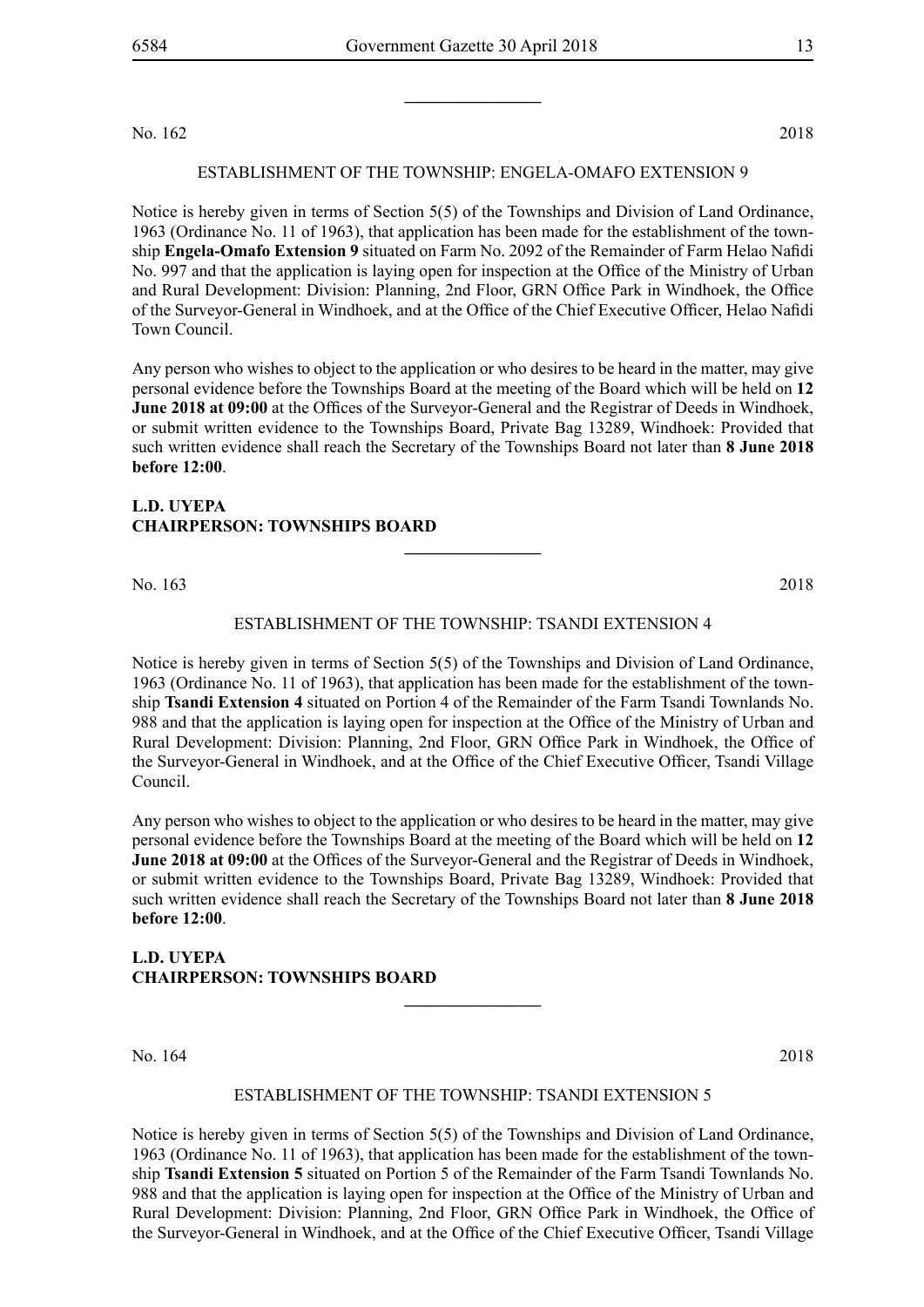Council.

Any person who wishes to object to the application or who desires to be heard in the matter, may give personal evidence before the Townships Board at the meeting of the Board which will be held on **12 June 2018 at 09:00** at the Offices of the Surveyor-General and the Registrar of Deeds in Windhoek, or submit written evidence to the Townships Board, Private Bag 13289, Windhoek: Provided that such written evidence shall reach the Secretary of the Townships Board not later than **8 June 2018 before 12:00**.

## **L.D. UYEPA CHAIRPERSON: TOWNSHIPS BOARD \_\_\_\_\_\_\_\_\_\_\_\_\_\_\_\_**

No. 165 2018

#### ESTABLISHMENT OF THE TOWNSHIP: TSANDI extension 6

Notice is hereby given in terms of Section 5(5) of the Townships and Division of Land Ordinance, 1963 (Ordinance No. 11 of 1963), that application has been made for the establishment of the township **Tsandi Extension 6** situated on Portion 6 of the Remainder of the Farm Tsandi Townlands No. 988 and that the application is laying open for inspection at the Office of the Ministry of Urban and Rural Development: Division: Planning, 2nd Floor, GRN Office Park in Windhoek, the Office of the Surveyor-General in Windhoek, and at the Office of the Chief Executive Officer, Tsandi Village Council.

Any person who wishes to object to the application or who desires to be heard in the matter, may give personal evidence before the Townships Board at the meeting of the Board which will be held on **12 June 2018 at 09:00** at the Offices of the Surveyor-General and the Registrar of Deeds in Windhoek, or submit written evidence to the Townships Board, Private Bag 13289, Windhoek: Provided that such written evidence shall reach the Secretary of the Townships Board not later than **8 June 2018 before 12:00**.

## **L.D. UYEPA CHAIRPERSON: TOWNSHIPS BOARD**

## **CITY OF WINDHOEK**

**\_\_\_\_\_\_\_\_\_\_\_\_\_\_\_\_**

No. 166 2018

## PROPOSED CLOSURE OF PORTION 1 OF THE REMAINDER OF ERF REM 888, PORTION 2 OF THE REMAINDER OF ERF REM 893 AND PORTION 3 OF THE REMAINDER OF ERF REM 3348, WINDHOEK (STREETS), FOR CONSOLIDATION WITH PORTION B OF ERF 8564, WINDHOEK

## PROPOSED CLOSURE OF PORTION 4 OF ERF 5865, WINDHOEK (STREET), FOR CONSOLIDATION WITH THE REMAINDER ERF 8564, WINDHOEK

Notice is hereby given in terms of article  $50(1)(a)(ii)$  of the Local Authorities Act, 1992 (Act No. 23 of 1992) that the City of Windhoek proposes to permanently close the above mentioned portions as indicated on the locality plan, which lies for inspection during office hours at the office of the Division: Urban Planning Room 519, Municipal Offices, Independence Avenue.

Objections to the proposed closure are to be served on the Secretary: Townships Board, Private Bag 13289, and the Chief Executive Officer, P O Box 59, Windhoek, within 14 days after the appearance of this notice in accordance with Article 50(1)(C) of the above Act. The last day for objections will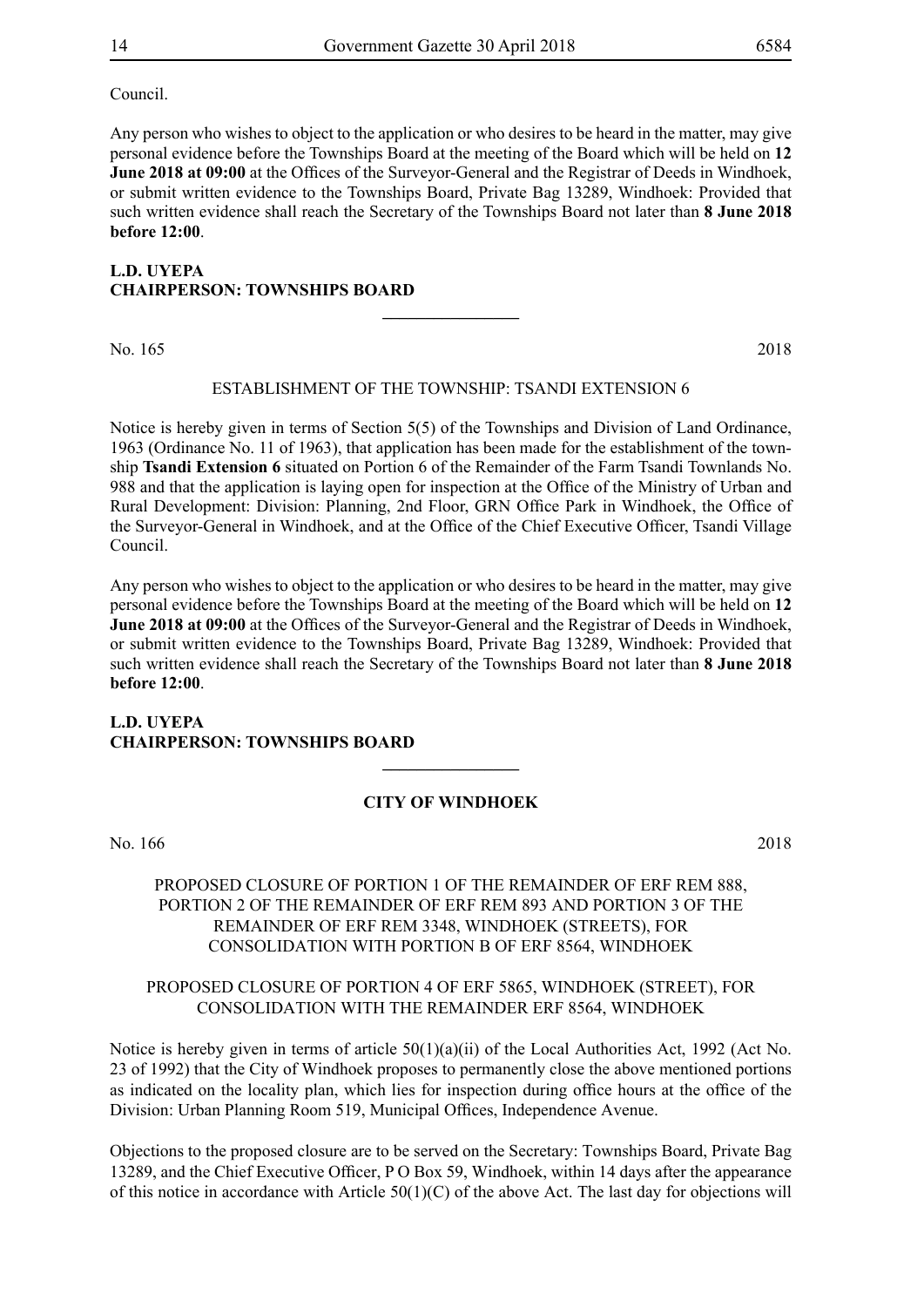be the 15 May 2018.

## **H. RUST ACTING URBAN PLANNER**

## **CITY OF WINDHOEK**

**\_\_\_\_\_\_\_\_\_\_\_\_\_\_\_\_**

No. 167 2018

## PERMANENT CLOSING OF PORTION 1 AND 2 OF ERF 3382 OTJOMUISE, DAR-ES-SALAAM STREET, AS PUBLIC OPEN SPACE

Notice is hereby given in terms of article  $50(1)(a)(ii)$  of the Local Authorities Act, 1992 (Act No. 23 of 1992) that the City of Windhoek proposes to close permanent the under mentioned portion as indicated on locality plan, which lies for inspection during office hours at the office of Urban Policy, Room 514, Municipal Offices, Independence Avenue,

## PERMANENT CLOSING OF PORTION 1 AND 2 OF ERF 3382 OTJOMUISE, DAR-ES-SALAAM STREET, AS PUBLIC OPEN SPACE

Objections to the proposed closing are to be served on the Secretary: Townships Board, Private Bag 13289, and the Chief Executive Officer, P.O.Box 59, Windhoek, within 14 days after the appearance of this notice in accordance with Article 50(1)(C) of the above Act.

## **H. Rust Acting Urban Planner**

## **Oshikoto Regional Council**

**\_\_\_\_\_\_\_\_\_\_\_\_\_\_\_\_**

No. 168 2018

#### Tariffs 2018/2019

| <b>TARIFF DESCRIPTION</b>                       | <b>Current</b><br>Tariff<br>2017/2018 | 2018/2019 | <b>VAT</b><br><b>Included</b><br>2018/2019 | <b>Proposed</b><br><b>Tariff</b><br>2018/2019 | $\frac{0}{0}$<br><b>Increase</b> |
|-------------------------------------------------|---------------------------------------|-----------|--------------------------------------------|-----------------------------------------------|----------------------------------|
| A) WATER                                        |                                       |           |                                            |                                               |                                  |
| <b>Basic Charges</b>                            |                                       |           |                                            |                                               |                                  |
| (i) Domestic (Residential)                      | 30.00                                 | 30.00     | $0.00\%$                                   | 30.00                                         |                                  |
| <b>Business</b><br>(i)                          | 150.00                                | 150.00    | 15.00%                                     | 150.00                                        |                                  |
| $(iii)$ Government & Private<br>Institution     | 150.00                                | 150.00    | 15.00%                                     | 150.00                                        |                                  |
| (iv) Bulk Meters                                | 150.00                                | 157.50    | 15.00%                                     | 157.50                                        | $5\%$                            |
| (vi) Churches                                   | 138.00                                | 138       | 15.00%                                     | 138.00                                        | 138.                             |
| <b>Water Tariffs Per Cubic meter</b><br>$(m^3)$ |                                       |           |                                            |                                               |                                  |
| (u) Domestic (Residential)                      |                                       |           |                                            |                                               |                                  |
| Oshivelo                                        | 13.00                                 | 14.50     | $0.00\%$                                   | 14.50                                         | $0.11\%$                         |
| Onayena                                         | 17.00                                 | 18.50     | $0.00\%$                                   | 18.50                                         | 0.8%                             |
| Business, Government &<br>(ii)<br>Private       | 18.00                                 | 20.00     | 15.00%                                     | 20.00                                         | 0.11                             |
| <b>Small Business</b>                           |                                       |           |                                            |                                               | 17%                              |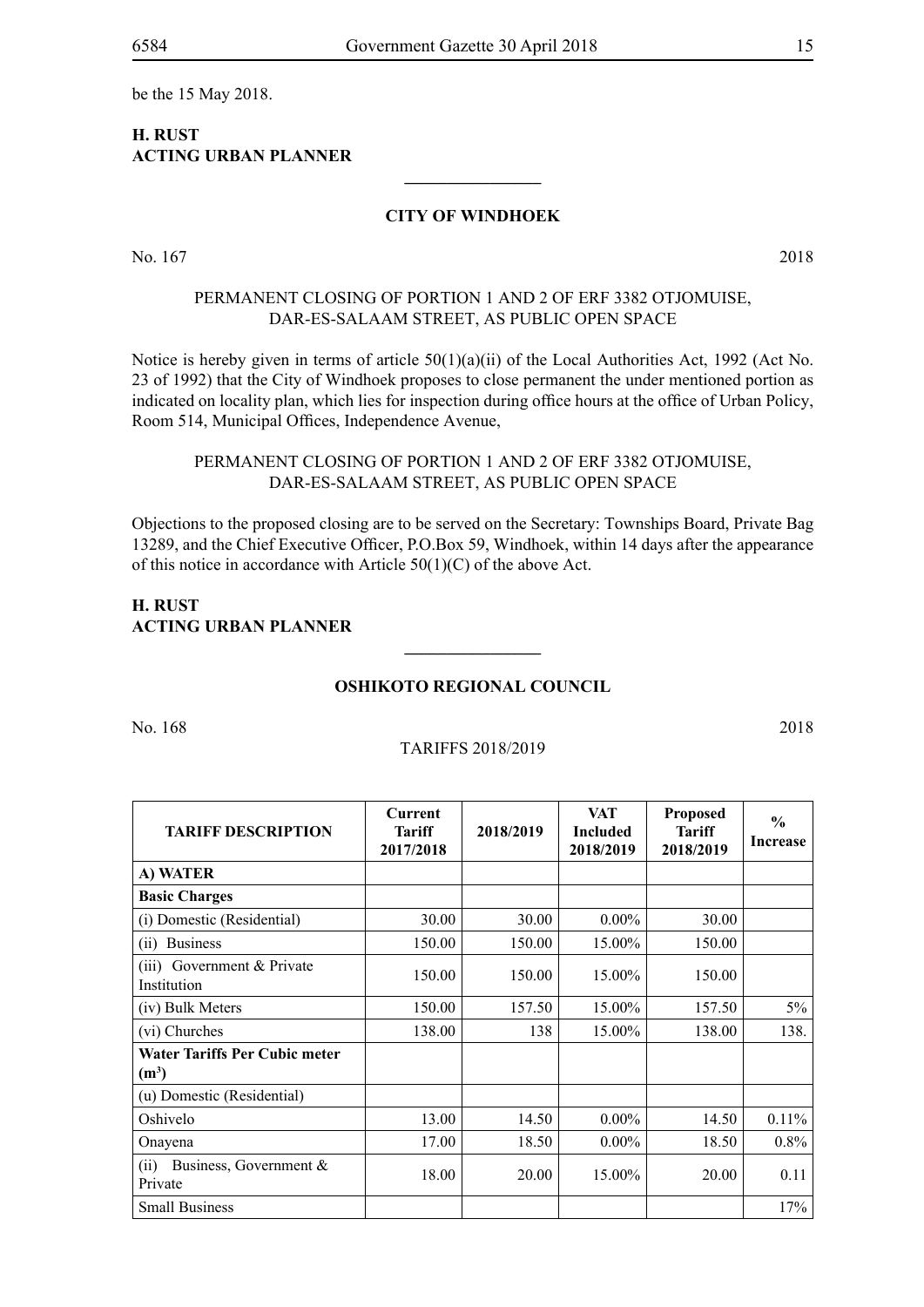| <b>Bulk Meters</b><br>(0)                                               | 30.00           | 35.00           | 15.00%   | 35.00      | $0\%$    |
|-------------------------------------------------------------------------|-----------------|-----------------|----------|------------|----------|
| Churches<br>(i)                                                         | 16.00           | 16.00           | 15.00%   | 16.00      |          |
| <b>Deposit Fees</b>                                                     |                 |                 |          |            | $0\%$    |
| (i) Domestic (Residential)                                              | 550.00          | 550.00          | $0.00\%$ | 550.00     |          |
| (ii) Government $&$ others                                              | 1000.00         | 1000.00         | $0.00\%$ | 1000.00    | $0\%$    |
| (iii) Business                                                          | 650.00          | 650.00          | 650.00   | 650.00     | $0\%$    |
| small                                                                   |                 |                 |          |            |          |
| medium                                                                  |                 |                 |          |            |          |
| large                                                                   |                 |                 | 0.00     |            |          |
| (iv) Constructions (Contractor)                                         | 5000.00         | 5000.00         | $0.00\%$ | 5000.00    | $0\%$    |
| (v) Churches                                                            | 550.00          | 550.00          | $0.00\%$ | 550.00     |          |
| <b>Connection Fees</b>                                                  |                 |                 |          |            |          |
| Domestic (Residential)<br>(i)                                           | 600.00          | 600             | 15.00%   | 600        | $0\%$    |
| (ii) Government $&$ others                                              | 750.00          | 750.00          | 15.00%   | 750.00     | $0\%$    |
| (iii) Business                                                          | 700.00          | 70000           | 15.00%   | 700.00     | $0\%$    |
| small                                                                   |                 |                 |          |            |          |
| medium                                                                  |                 |                 |          |            |          |
| large                                                                   |                 |                 |          |            |          |
| Churches                                                                | 600.00          | 600.00          | 15.00%   | 600.00     | $0.00\%$ |
| <b>Disconnections</b>                                                   |                 |                 |          |            |          |
| (i) Non-payment                                                         | 287.50          | 287.50          |          | 287.50     | $0.00\%$ |
| (ii) On-request                                                         | 115.00          | 115.00          |          | 115.00     | $0.00\%$ |
| <b>Reconnection fees</b>                                                |                 |                 |          |            |          |
| Non-payment<br>(i)                                                      | 287.50          | 287.50          |          | 287.50     | $0.00\%$ |
| (ii) On-request                                                         | 115.00          | 115.00          |          | 115.00     | $0.00\%$ |
| <b>Illegal water connection</b>                                         |                 |                 |          |            |          |
| (i) First Offence                                                       | 2,000.00        | 2000.00         |          | 2000.00    | $0.00\%$ |
| (ii) Second Offence                                                     | $4,000.00+$     | 4000.00         |          | 4000.00    | $0.00\%$ |
| Third Offence<br>(i)                                                    | legal<br>action | Legal<br>Action |          |            |          |
| Interest on arrears per month                                           |                 |                 |          |            |          |
| (i) percentage of outstanding                                           |                 |                 |          |            |          |
| amount                                                                  | 1.50%           | 1.50            |          | 1.50       | 1.50     |
| Call-out fees (repair/change<br>of water meters)-on customer<br>request |                 |                 |          |            |          |
| (i) Materials                                                           | $\cos t + 5\%$  | $\cos t + 5\%$  | $0.00\%$ | $Cost+5\%$ | 0.00     |
| <b>B) REFUSE REMOVAL</b>                                                |                 |                 |          |            |          |
| <b>Basic Charges</b>                                                    |                 |                 |          |            |          |
| (i) Domestic (Residential)                                              | 25.00           | 25.00           | $0.00\%$ | 25.00      | $0.00\%$ |
| <b>Business</b>                                                         | 46.00           | 46.00           | $0.00\%$ | 46.00      | $0.00\%$ |
| small                                                                   |                 |                 |          |            |          |
| medium                                                                  |                 |                 |          |            |          |
| large (supermarket, factory)                                            |                 |                 |          |            |          |
| Government & others                                                     | 184.00          | 184             | $0.00\%$ | 184.00     | $0.00\%$ |
| <b>Dustbin Replacement Value</b>                                        |                 |                 |          |            | New      |
| <b>Illegal Dumping</b>                                                  |                 |                 |          |            |          |
| (i)) First Offence                                                      | 1000.00         | 1000            | 0.00     | 1000.00    | $0\%$    |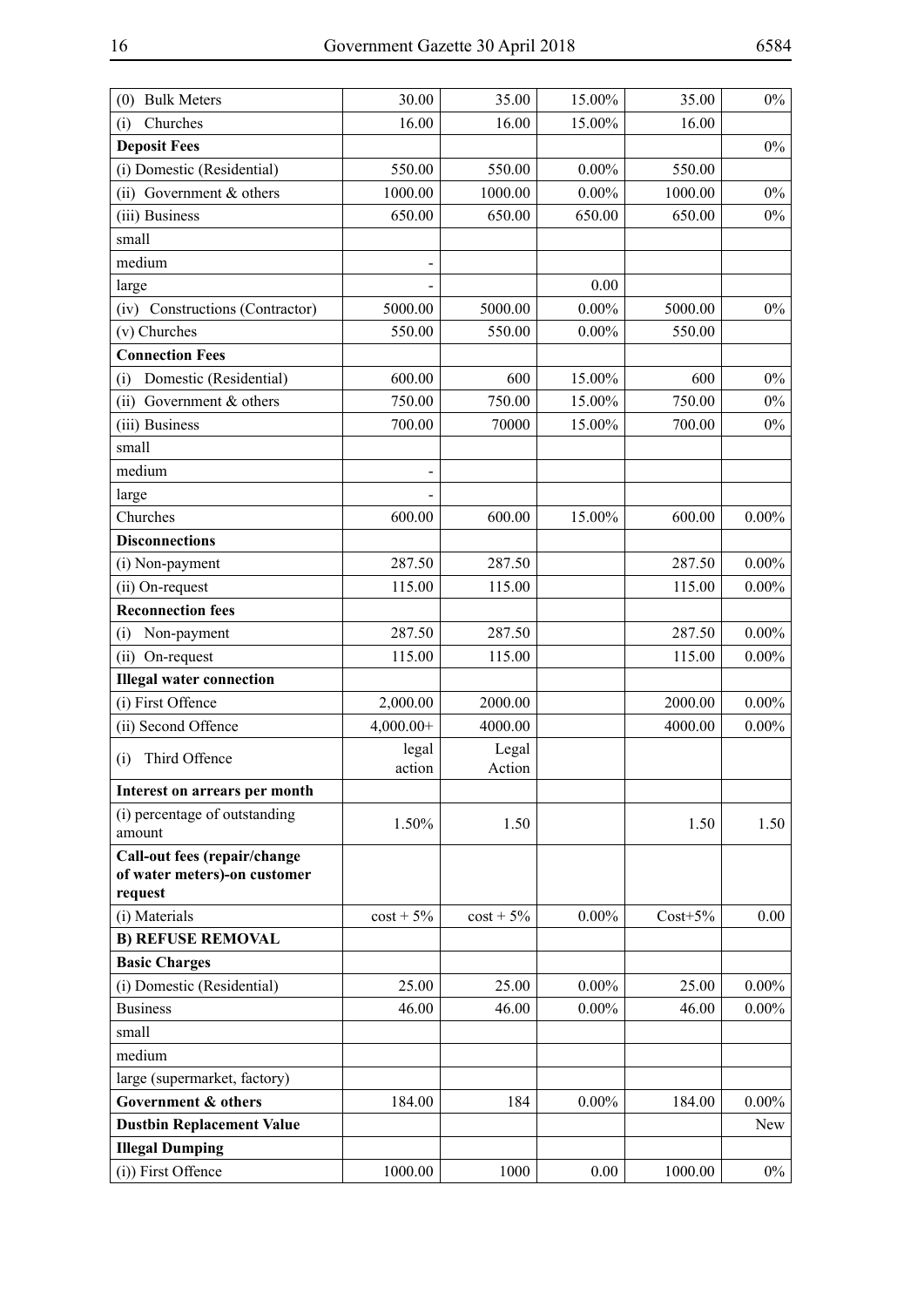| (ii) Second Offence                                                                                | 2000.00      | 2000         |          | 2000.00      | $0\%$ |
|----------------------------------------------------------------------------------------------------|--------------|--------------|----------|--------------|-------|
| (iii) Third Offence                                                                                | legal action | legal action |          | legal action | $0\%$ |
| C) SEWERAGE                                                                                        |              |              |          |              |       |
| <b>Basic Charges</b>                                                                               |              |              |          |              |       |
| (i) Residential -Basic charge per<br>month                                                         | 50.00        | 50.00        | $0.00\%$ | 50.00        | 0.%   |
| (ii) All other consumers - Basic<br>charge per month                                               | 80.00        | 80.00        | $0.00\%$ | 80.00        | 0.%   |
| (iii) Sewerage - Private house-per<br>toilet per month                                             | 18 00        | 18.00        | $0.00\%$ | 18.00        |       |
| (iv) Sewerage - Business - per<br>toilet per month                                                 | 28.75        | 28.75        | 15.00%   | 28.75        | 0.%   |
| (v) Sewerage - Guesthouse/Hotel-<br>per toilet per month                                           | 23.00        | 23.00        | 15.00%   | 23.00        | $0\%$ |
| <b>Service Fees</b>                                                                                |              |              |          |              |       |
| (i) Connection to sewer line                                                                       | 500.00       | 500.00       | $0.00\%$ | 500.00       |       |
| (ii) Call out fee-sewerage blockage<br>- labour: N\$200 per hour                                   | N\$cost+5    | N\$cost+5    | $0.00\%$ | N\$          |       |
| <b>Illegal dumping of sewerage</b>                                                                 |              |              |          |              |       |
| (i) Illegal connection to sewer: first<br>offence                                                  | 2,000.00     | 2000.00      | $0.00\%$ | 2000.00      | $0\%$ |
| (ii) Second offence                                                                                | 4000.00      | 4000.00      | $0.00\%$ | 4000.00      | $0\%$ |
| (iii) Disposal of harzoudous waste<br>through sewer + legal offence,<br>depending on damage extent | $4000.00+$   | $4000.00+$   | 0.00     | $4000.00+$   | $0\%$ |
| (iv) Third Offence:                                                                                | Legal action | Legal action |          | Legal Action | $0\%$ |
| <b>D) RATES AND TAXES</b>                                                                          |              |              |          |              |       |
| <b>Assessments rates: residential</b>                                                              |              |              |          |              |       |
| (i) Land improvements (per N\$ of<br>land value per annum)                                         | 0.04540      | 0.04540      |          |              |       |
| (ii) unimproved land (per N\$ of<br>land value per annum)                                          | 0.00550      | 0.00550      |          |              |       |
| <b>Assessments rates: business</b>                                                                 |              |              |          |              |       |
| (i) Land improvements (per N\$ of<br>land value per annum)                                         | 0.09080      | 0.09080      |          |              |       |
| (ii) unimproved land (per N\$ of<br>land value per annum)                                          | 0.01100      | 0.01100      |          |              |       |
| Rental                                                                                             |              |              |          |              |       |
| (i) Residential (per month) (Build<br>Together and Social Houses) 2 Bed<br>Room                    | 1000.00      | 1000.00      | $0.00\%$ | 1000.00      | $0\%$ |
| (ii) Residential (per month) Build<br>Together and Social Houses) 3<br>Bedroom                     | 1200.00      | 1200.00      | $0.00\%$ | 1200.00      | $0\%$ |
| (iii) Constituency Halls(all<br>constituencies)-per day                                            |              |              |          |              |       |
| Large (N\$500.00 refundable<br>deposit)                                                            | 250.00       | 250.00       | $0.00\%$ | 250.00       | $0\%$ |
| Medium (N\$500.00 refundable<br>deposit) Eengodi                                                   | 200.00       | 200.00       | $0.00\%$ | 200.00       | $0\%$ |
| Community based non-profit<br>making (N\$500.00 refundable<br>deposit)                             | 70.00        | 100.00       | $0.00\%$ | 100.00       | 42.5% |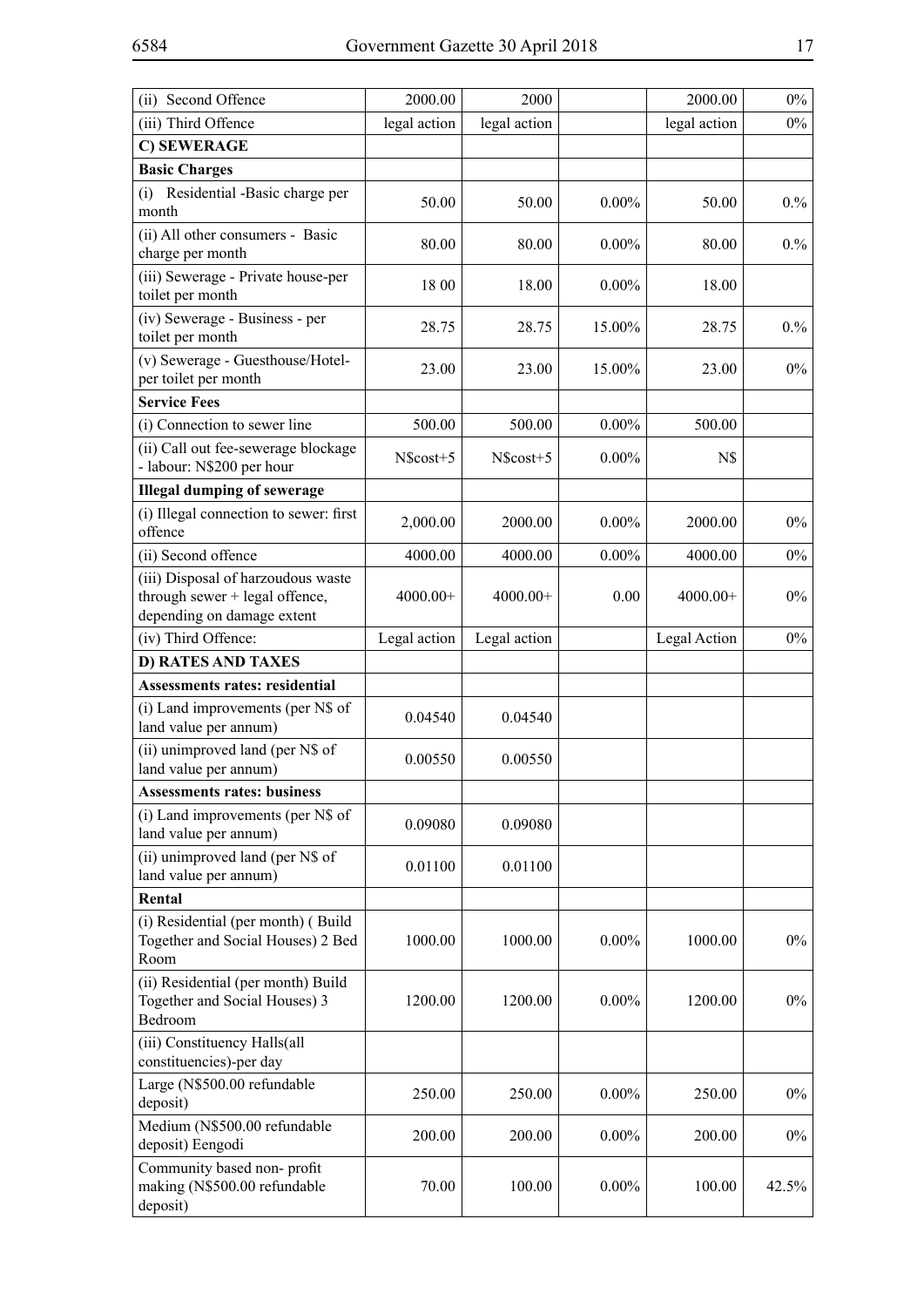| (iii) Public Address - Sound<br>System - per single private user,<br>per day         | 700.00  | 700.00  | $0.00\%$ | 700.00  | $0\%$ |
|--------------------------------------------------------------------------------------|---------|---------|----------|---------|-------|
| (iv) Stalls at Tsumeb SME                                                            |         |         |          |         |       |
| park - per month per business                                                        |         |         |          |         |       |
| Food (restaurant)                                                                    | 500.00  | 800.00  | $0.00\%$ | 800.00  | 60%   |
| Tailoring, barbershop, salon &<br>other                                              | 300.00  | 1000.00 | $0.00\%$ | 1000.00 | 233%  |
| Rental of a chair per day (With a<br>refundable deposit of N\$150.00)                | 4.00    | 4.00    | $0.00\%$ | 4.00    |       |
| Contribution by line Ministries<br>(Water and Electricity) per<br>Ministry per month |         | 4000.00 | $0.00\%$ | 4000.00 | New   |
| <b>Tender</b>                                                                        |         |         |          |         |       |
| (i) Tender fees (based on tender<br>amount)                                          |         |         |          |         |       |
| N\$15,001.00 to N\$500,000.00                                                        | 250.00  | 300.00  | $0.00\%$ | 300.00  | 17%   |
| N\$ 501 000.00 to N\$1000 000.00                                                     | 500.00  | 600.00  | $0.00\%$ | 600.00  | 17%   |
| <b>Photocopies</b>                                                                   |         |         |          |         |       |
| (i) A4 per page                                                                      | 1.00    | 1.00    | $0.00\%$ | 1.00    | $0\%$ |
| (ii) A3 per page                                                                     | 2.00    | 100     | $0.00\%$ | 2.00    | $0\%$ |
| <b>Faxes</b>                                                                         |         |         |          |         |       |
| (i) Within Namibian borders per<br>page                                              | 5.00    | 5.00    | 0.00     | 5.00    | $0\%$ |
| (ii) Outside Namibia (SADC) per<br>page                                              | 10.00   | 10.00   | 0.00     | 10.00   | 0.%   |
| (iii) Outside Namibia(rest of the<br>world) per page                                 | 15.00   | 15.00   | 0.00     | 15.00   | $0\%$ |
| (iv) All incoming faxes                                                              | 5.00    | 5.00    | 0.00     | 5.00    | $0\%$ |
| <b>Billboards</b>                                                                    |         |         |          |         |       |
| Advertisement (per month)                                                            |         |         |          |         |       |
| <b>Business</b>                                                                      |         |         |          |         |       |
| Small $(1-2m^2)$ per month                                                           | 500.00  | 500.00  | $0.00\%$ | 500.00  |       |
| Medium $(2.1-5m^2)$ per month                                                        |         | 750.00  | $0.00\%$ | 750.00  | New   |
| Large (above $5m^2$ ) per month                                                      | 1000.00 | 1000.00 | $0.00\%$ | 1000.00 | $0\%$ |
| Illegal advertisement penalty<br>(penalty + removal)                                 | 1000.00 | 1000.00 | $0.00\%$ | 1000.00 | $0\%$ |
| E) P.T.O/LEASE OF LAND<br>(RENTALS): PER MONTH                                       |         |         |          |         |       |
| <b>Residential sites</b>                                                             |         |         |          |         |       |
| (i) 1 to $1000m^2$                                                                   | 50.00   | 70.00   | $0.00\%$ | 70.00   | 40%   |
| (ii) $1001m^2 - 2000m^2$                                                             | 75.00   | 95.00   | $0.00\%$ | 95.00   | 27%   |
| (iii) $2001m^2 - 3000m^2$                                                            | 100.00  | 120.00  | $0.00\%$ | 120.00  | 20%   |
| $(iv)$ Above 3000 $m2$                                                               | 250.00  | 270.00  | $0.00\%$ | 270.00  | $8\%$ |
| <b>Build Together</b>                                                                |         | 50.00   | $0.00\%$ | 50.00   | New   |
| <b>Business sites</b>                                                                |         |         |          |         |       |
| (i) 1 to $1000m^2$                                                                   | 200.00  | 300.00  | $0.00\%$ | 300.00  | 50%   |
| $1001m^2 - 2000m^2$<br>(ii)                                                          | 250.00  | 350.00  | $0.00\%$ | 350.00  | 40%   |
| $2001m^2 - 3000m^2$<br>(0)                                                           | 300.00  | 450.00  | $0.00\%$ | 450.00  | 50%   |
| (i) 30001 m <sup>2</sup> 5000m <sup>2</sup>                                          |         | 600.00  | $0.00\%$ | 600.00  | New   |
| $(v)$ Above 5000 $m2$                                                                |         | 1000.00 | $0.00\%$ | 1000.00 | New   |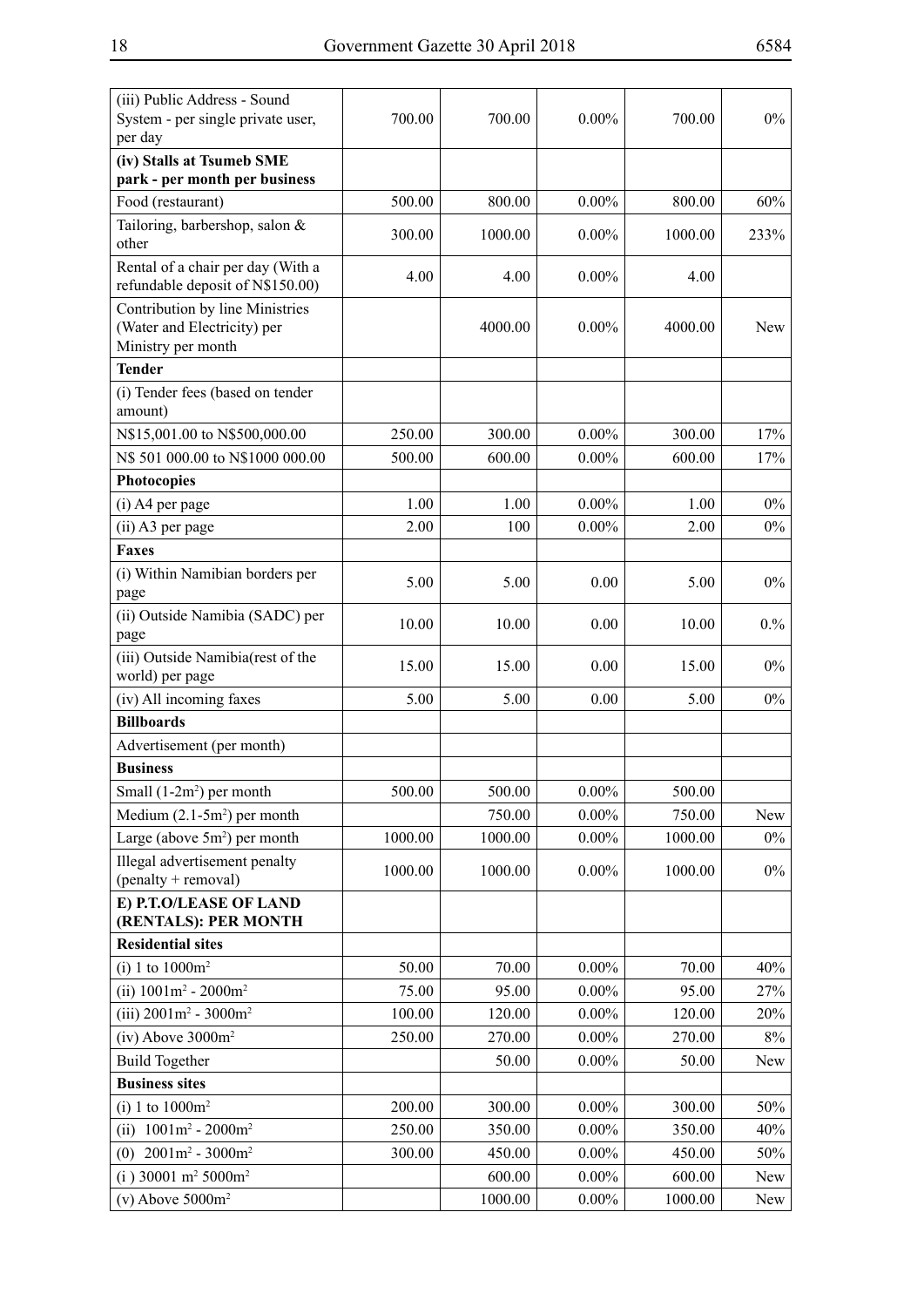| (vi) Above 3000 $m2$                                           | 400 00 |        |          |        |            |
|----------------------------------------------------------------|--------|--------|----------|--------|------------|
| (vii) Build Together                                           |        | 50.00  | $0.00\%$ | 50.00  | <b>New</b> |
| <b>Private Institutions</b>                                    |        |        |          |        |            |
| (i) 1 m <sup>2</sup> -1000m <sup>2</sup>                       | 100.00 | 200.00 | $0.00\%$ | 200.00 | $100\%$    |
| (ii) $1001m^2 - 2000m^2$                                       | 150.00 | 300.00 | $0.00\%$ | 300.00 | 100%       |
| (iii) $2001m^2 - 3000m^2$                                      | 200.00 | 400.00 | $0.00\%$ | 400.00 | 100%       |
| $(iv)$ Above 3001 $m2$                                         | 300 00 | 600.00 | $0.00\%$ | 600.00 | $100\%$    |
| <b>Approval of Building Plan at</b><br><b>Settlement Areas</b> |        |        |          |        |            |
| (i) Residential per $m2$                                       | 2.50   | 2.50   | $0.00\%$ | 2.5    | $0\%$      |
| $(ii)$ Businesses & Institutional per<br>m <sup>2</sup>        | 3.50   | 3.50   | $0.00\%$ | 3.50   | $0\%$      |
| (iii) Churches                                                 | 2.50   | 2.50   | $0.00\%$ | 2.50   | $0\%$      |

## **F. Enkali Chief Regional Officer**

## **S. P. Shivute Chairperson**

## **BANK OF NAMIBIA**

 $\overline{\phantom{a}}$  , where  $\overline{\phantom{a}}$ 

No. 169 2018

## STATEMENT OF ASSETS AND LIABILITIES As at close of business on 31 March 2018

|                                   |                    | 31-03-2018<br>N\$ | 28-02-2018<br>N\$ |
|-----------------------------------|--------------------|-------------------|-------------------|
| <b>ASSETS</b>                     |                    |                   |                   |
| External:                         |                    |                   |                   |
| Rand Cash                         |                    | 35 402 183        | 34 242 529        |
| <b>IMF - SDR Holdings</b>         |                    | 105 873 062       | 105 242 398       |
| <b>IMF</b> - Quota Subscription   |                    | 3 479 255 173     | 3 479 255 173     |
| Investments                       | - Rand Currency    | 12 050 356 172    | 14 469 165 378    |
|                                   | - Other Currency   | 14 517 673 903    | 12 199 792 149    |
|                                   | - Interest Accrued | 104 177 264       | 97 855 857        |
| Domestic:                         |                    |                   |                   |
| <b>USD Stock Account</b>          |                    | 19464             | 19 422            |
| <b>Currency Inventory Account</b> |                    | 57 950 824        | 59 203 470        |
| Loans and Advances: Other         |                    | 297 076 602       | 766 123 492       |
| <b>Fixed Assets</b>               |                    | 313 455 325       | 315 368 524       |
| <b>Other Assets</b>               |                    | 704 308 165       | 1 328 101 802     |